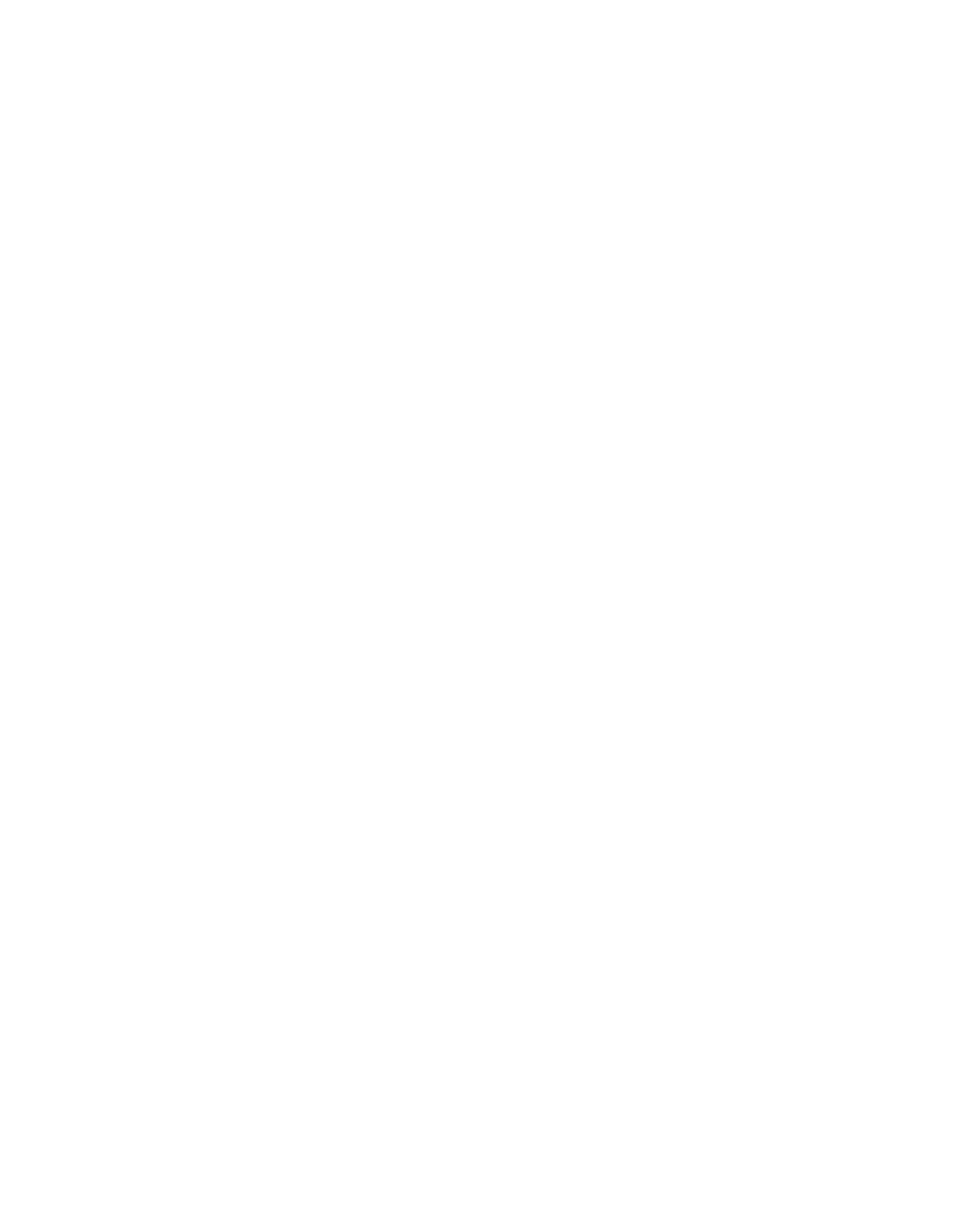#### **TABLE OF CONTENTS**

| iv. Student Rights During the Appeals Process (Academic Rights/Academic Offenses) 13 |  |
|--------------------------------------------------------------------------------------|--|
|                                                                                      |  |
|                                                                                      |  |
|                                                                                      |  |
|                                                                                      |  |
| 2.                                                                                   |  |
| 3.                                                                                   |  |
| 4.                                                                                   |  |
|                                                                                      |  |
|                                                                                      |  |
|                                                                                      |  |
|                                                                                      |  |
|                                                                                      |  |
|                                                                                      |  |
|                                                                                      |  |
|                                                                                      |  |
| Appeal of suspension or Expulsion to the KCTCS Board of Regents20<br>11.             |  |
|                                                                                      |  |
|                                                                                      |  |
|                                                                                      |  |
|                                                                                      |  |
|                                                                                      |  |
|                                                                                      |  |
|                                                                                      |  |
| Acknowledgements                                                                     |  |
|                                                                                      |  |
| <b>Appeal Processes Flowcharts</b>                                                   |  |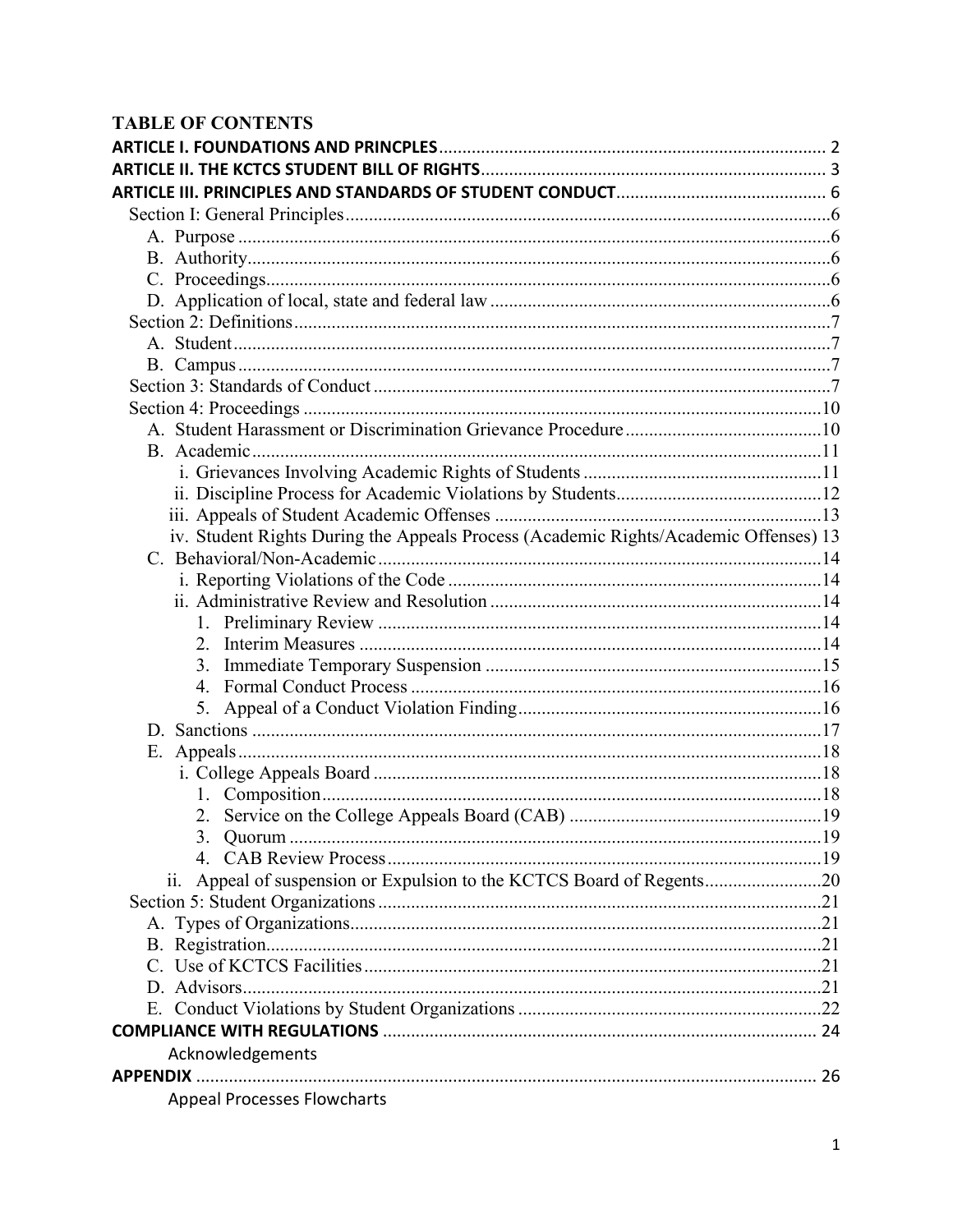#### **ARTICLE I. FOUNDATIONS AND PRINCIPLES**

**Who We Are:** The Kentucky Community and Technical College System ("KCTCS" or "System") was established in 1998 through an act of Kentucky's General Assembly, KRS 164.580. The System is made up of sixteen colleges with various campuses situated throughout the state of Kentucky and dedicated to supplying the educational and training needs of students seeking two (2) year academic or technical degrees as well as other certificate, licensure, and training programs.

**Our Governing Body:** KCTCS colleges are governed by one body, the KCTCS Board of Regents, the membership, role, responsibilities, and authority of which is set forth in sections of KRS 164.290 to 164.475 and more specifically detailed in KRS 164. 580 to KRS 164.600. The KCTCS Board of Regents is authorized by KRS 164.350 to adopt rules, regulations, and bylaws governing its members, and this *Bill of Rights and Code of Student Conduct* is established under their authority to govern student academic and behavioral matters. Nothing contained in this Code of Student Conduct should be construed as creating a contract between KCTCS and students.

The local boards of directors as established in KRS 164.600 have no authority to govern or regulate student conduct and may not act contrary to the authority granted solely to the KCTCS Board of Regents and properly delegated to appropriate academic and administrative bodies within the System.

**Our Philosophy and Commitment:** KCTCS Colleges strive to provide students with education and training in a structured yet free environment that recognizes the dignity and value in all people and all groups. KCTCS is committed to a community of learning where students and ideas do not simply exist but flourish and thrive.

KCTCS understands, accepts, and exercises the role of the institution as the primary entity responsible for the enforcement of conduct that permits students to grow academically and personally as they pursue education and training in the System. To encourage an atmosphere conducive to the education of all students enrolled in KCTCS colleges, KCTCS recognizes that fundamental values, principles, and responsibilities are imperative to the proper functioning of our college community.

**Our Students and Our Community:** Students are members of our academic community as well as our local, state, national, and global communities. KCTCS recognizes the freedoms, rights, and privileges of our students but also demands of our students those responsibilities, obligations, and duties that are part of good citizenship. When students fail to live up to the standards necessary to be responsible and productive members of the KCTCS academic community, those administrators and faculty given authority by the KCTCS Board of Regents to act in accordance with the KCTCS Student Code of Conduct shall take measures to protect the community, to preserve property, and to maintain order. At all times, System officials shall balance the needs of the students involved against the well-being of the academic community as a whole.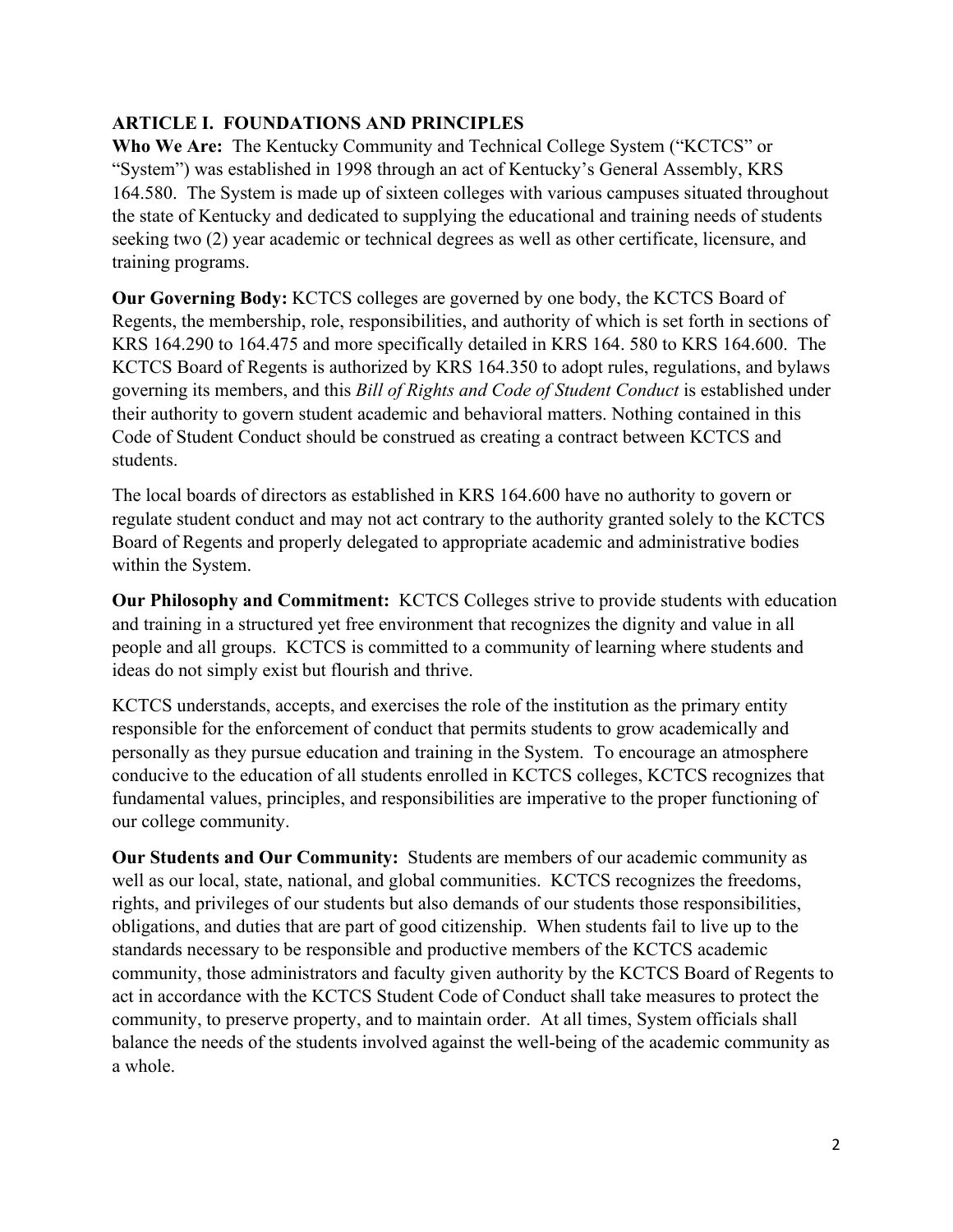#### **ARTICLE II. THE KCTCS STUDENT BILL OF RIGHTS**

- 1. KCTCS students enjoy the rights considered basic human rights and memorialized in the United States Constitution and in the federal laws passed to support and defend that Constitution.
- 2. KCTCS students also enjoy the rights set forth in the Kentucky Constitution and in the laws of the Commonwealth of Kentucky.
- 3. The Rights associated with the US and Kentucky Constitutions most prominently include the right to be enrolled in and to attend any KCTCS College without fear or threat of discrimination on the basis of any immutable characteristic or protected status, including but not limited to race, gender, ethnicity, color, nationality, age, and religion.
- 4. All KCTCS students shall enjoy the protections of all state and federal laws as well as any KCTCS policies that respect the gender identity, the gender presentation or the sexual orientation of students.
- 5. KCTCS students will not be discriminated against based on military service.
- 6. Students shall have access, if needed and desired, to student services that provide reasonable accommodations as required under US laws and state laws relevant to the establishment of an equal opportunity to succeed in academic endeavors.
- 7. KCTCS colleges respect the right of all students to learn, study, and grow in an environment that is free of any discrimination that reduces students to classes rather than recognize students as individuals.
- 8. KCTCS students shall have the right of free speech but shall understand the responsibilities that govern that right. Those constraints and restraints that limit and protect First Amendment Rights also constrain and restrain the rights of students.
- 9. As a "marketplace of ideas," the academic setting at KCTCS shall respect divergent viewpoints and the right to express them with respect and civility toward fellow students.
- 10. Students have the right to participate in a community devoted to scholarship and are encouraged to inquire, debate, think, and express as individual scholars within that community. This expression includes both agreement with the main and dissent with others. The exercise of this right shall not interfere with the rights of others to the academic experience and shall not target, harass, intimidate, or threaten another participant in the academic process in such a severe or offensive manner that the target of this conduct is effectively denied access to the academic community at KCTCS. This is so whether the conduct occurs during course time, after class, or using electronic or other means rather than face-to-face debate.
- 11. KCTCS students' right to free speech shall include the right to form and to participate in student presses at their colleges. Student press shall include academic and literary publications and journals. The right to participate in student organizations with the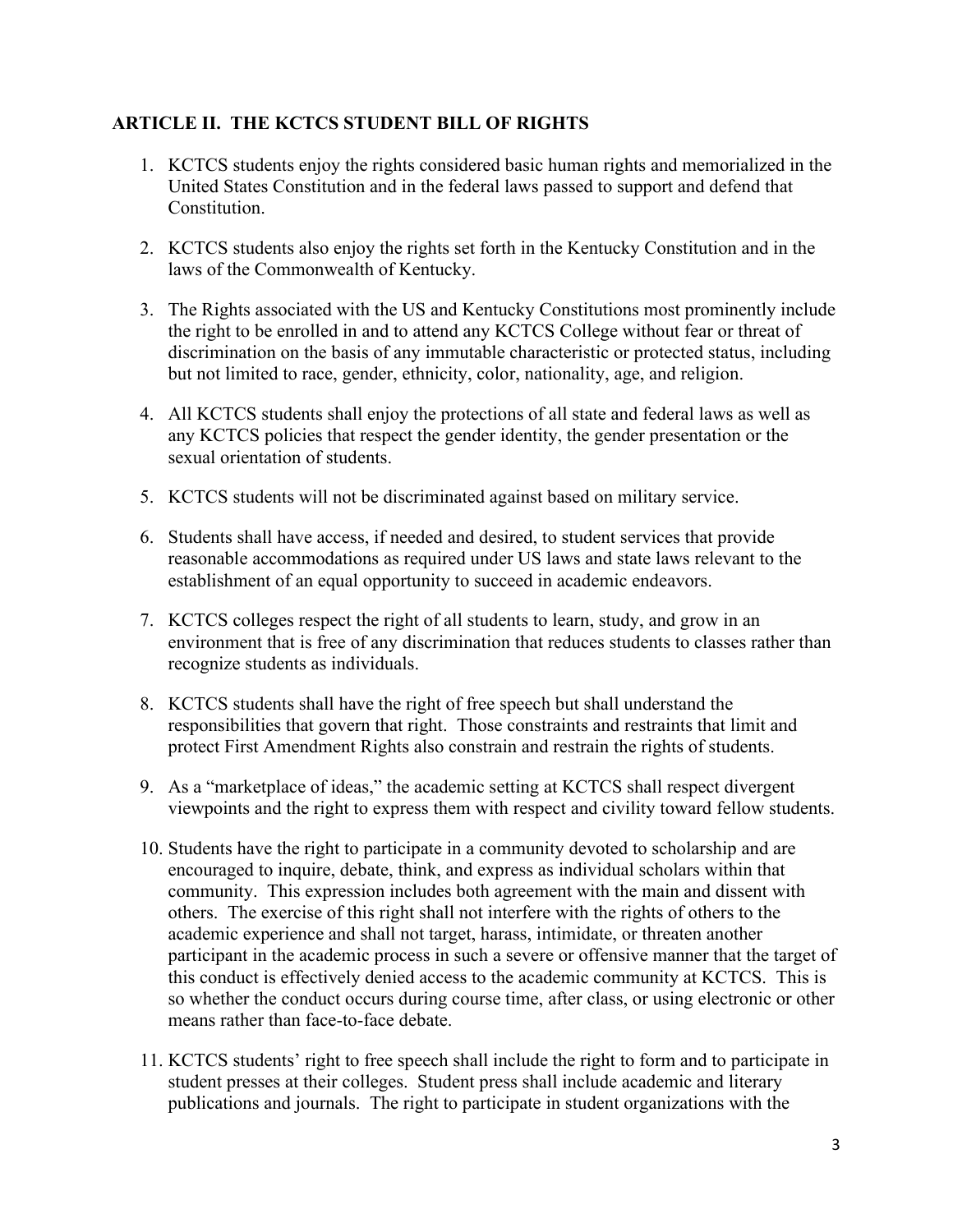primary goal of written or oral speech shall not be arbitrarily abridged by the colleges but all students shall recognize the correlation between the rights of speech and responsibilities of speech. Students shall exercise responsible speech, including ethical journalistic guidelines as well as any editorial or regulatory guidelines that carry the weight of law or policy.

- 12. As members of the KCTCS educational community, students have the right to expression but also responsibility to attribute the expression to its rightful owner. This responsibility includes written, oral, or any other type of creative expression. Said plainly students shall express themselves but shall not claim the expression of others as their own. The foundation of the academic community relies on free expression and freedom from theft of expression.
- 13. KCTCS students have the right to assemble and to participate in the social, religious, and political activities available in a free and open society.
- 14. The right to assemble shall include participation in KCTCS recognized organizations. Groups of students seeking to create or be part of an organization officially recognized shall have the right to petition for recognition and must follow all rules, regulations, policies, and procedures necessary for KCTCS recognition.
- 15. KCTCS students have the right to participate meaningfully in the governance of KCTCS, including, when appropriate, representation on college or System committees as well as representation on the KCTCS Board of Regents. All colleges shall provide students the means to participate in local governance through a student government association.
- 16. KCTCS students have the right to privacy in their educational, academic, and financial records. This right to privacy shall be consistent with the Family Educational Rights and Privacy Act (FERPA) of 1974, as amended, (20 U.S.C. § 1232g; 34 CFR Part 99). FERPA is a federal law that protects the confidentiality of personally identifiable information contained in student education records. KCTCS shall adhere to policies and procedures for identification of directory information and for any release of information that is not identified as directory information and therefore protected by FERPA. KCTCS students shall also enjoy, when relevant, the protections of KRS 164.283
- 17. KCTCS students have the right to know with accuracy and clarity information that assists them in successfully meeting the established academic standards in their classes.
- 18. KCTCS students have the right to clear and comprehensible course objectives and requirements. This right shall extend to have access to a consistent grading policy used to evaluate student performance established by their class instructors.
- 19. A student has the right to receive a grade based only upon a fair and just evaluation of performance in the course as measured by the standards presented in the first or second class session or in the introductory materials for a distance learning course.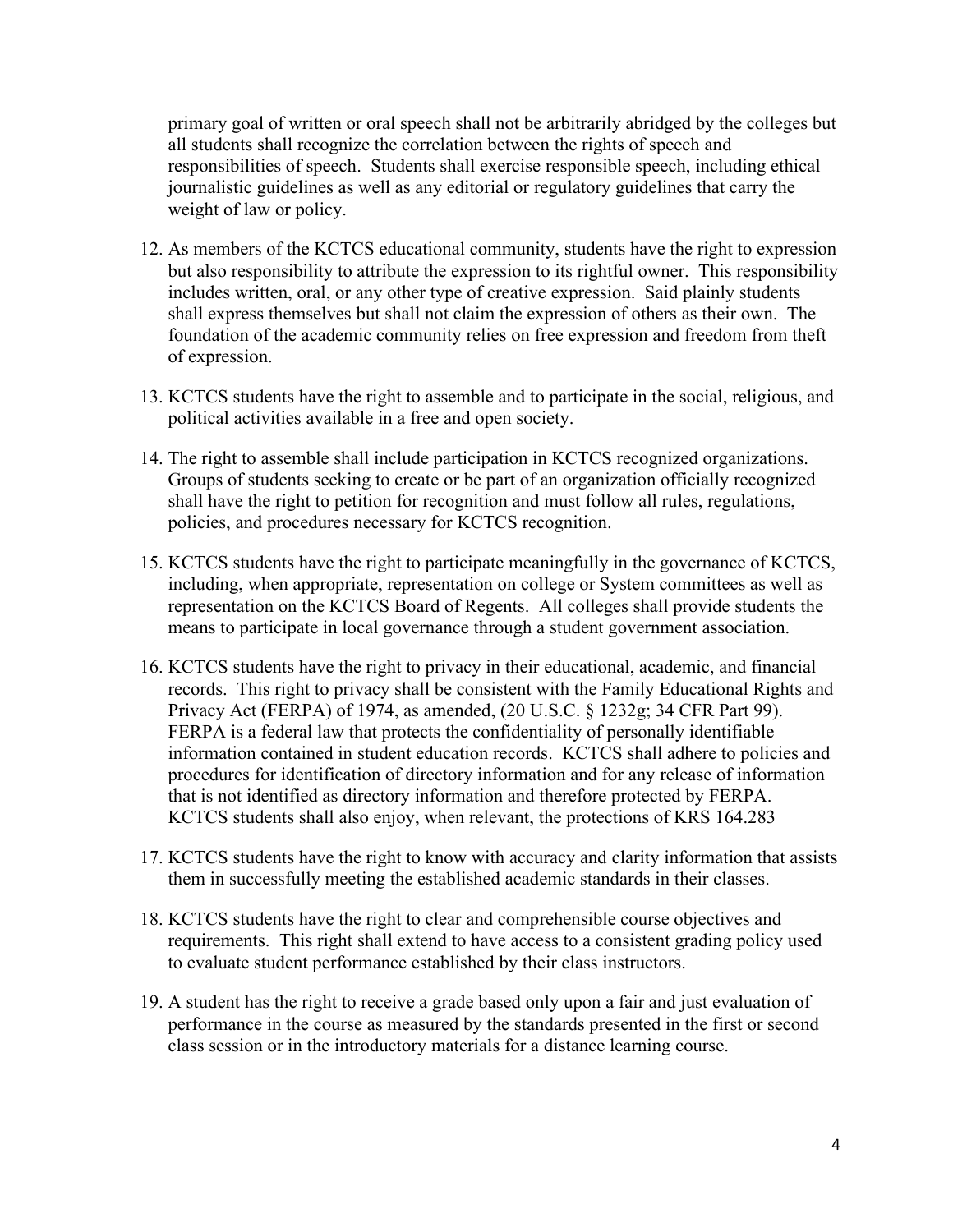- 20. KCTCS students have the right to know and understand the graduation requirements for their course of study and their type of degree. This right shall include to the students' knowledge and understanding of course transfer requirements.
- 21. The rights expressed in this KCTCS Bill of Rights shall not be abridged or removed without providing students with appropriate due process. The level of due process owed for academic and disciplinary offenses may vary but shall always include these essential parts – knowledge of the allegations against the student, a right to express a defense, the right to know the findings, and a right to an appeal.
- 22. Colleges shall not sanction students academically or behaviorally when the regulation, rule, or policy is imposed ex post facto. In other words, regulations, rules, or policies effective after an alleged offense shall not be enforced against students when addressing that offense. New regulations, policies, or rules will only be applied from the effective date forward.

KCTCS recognizes that this Bill of Rights has no meaning without the full disclosure and publication of the substantive rules and possible sanctions students might face when found to have violated those rules. To ensure both substantive and procedural due process, KCTCS establishes and maintains as current the KCTCS Code of Student Conduct. All KCTCS students are presumed by the act of enrollment to know and to agree to abide by the KCTCS Code of Student Conduct. Students shall not have ignorance of the rules as a defense to academic or behavioral violations. With Rights come Responsibilities, and KCTCS expects our students to exercise both.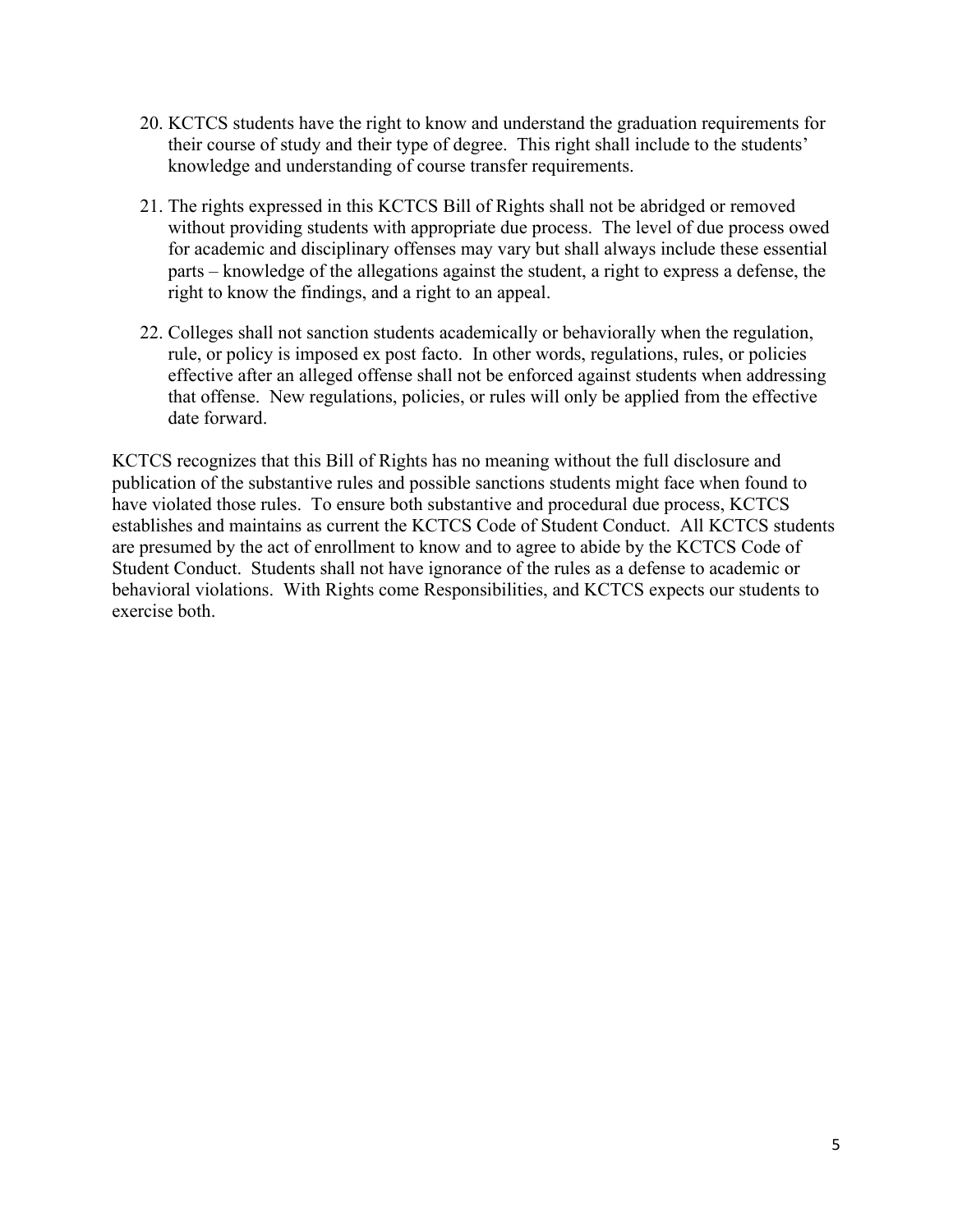#### **ARTICLE III. PRINCIPLES AND STANDARDS OF STUDENT CONDUCT**

#### **SECTION 1: GENERAL PRINCIPLES**

#### A. **Purpose**

The Kentucky Community and Technical College System ("KCTCS" or "System") student code is intended to set forth the expectations for academic and behavioral responsibilities of the students who enroll in and attend the sixteen KCTCS colleges across Kentucky. As declared in Article I, KCTCS Colleges are committed to creating a community where learning flourishes and students from all backgrounds and experiences are welcome and respected. The KCTCS Code of Student Conduct provides the framework for student success without unnecessary distractions and harmful disruptions.

#### B. **Authority**

The Kentucky General Assembly through KRS 164.350 authorized the KCTCS Board of Regents to adopt rules, regulations, and bylaws governing its members. The KCTCS Code of Student Conduct is enacted under the legislatively granted authority to govern student academic and behavioral matters. The KCTCS President exercises delegated authority in promulgating this Code for the safety and well-being of the campus community. The KCTCS President delegates authority to each College President to apply the Code at their respective college, and the College Presidents designate the Chief Student Affairs Officers (CSAO) as the front line authorities for application of the Code.

This Code may apply to acts conducted on or off campus when those acts have a direct impact on the orderly conduct of regular college business. This Code may apply to acts conducted as face-to-face encounters, cyberspace, or by use of any means or medium that facilitates violation of the rules contained herein. The Code is written to provide a reference for general guidelines of expected student behaviors and penalties for failing to meet those expectations. It is not a criminal code nor an exhaustive list of misconduct.

#### C. **Proceedings**

Disciplinary actions conducted pursuant to this Code are to be conducted in a manner that is fair, expedient, and civil. Disciplinary actions under the Code are not legal processes and are not subject to the procedures governing criminal or civil actions, such as formal rules of evidence and the burden of proof. Deviations from the processes outlined in this Code shall not invalidate a proceeding or decision unless such deviation clearly results in significant prejudice to the student or the College.

Jurisdiction for violations of this Code may be extended to conduct that occurs off College premises if that conduct adversely affects the College community.

#### D. **Interplay of Code of Student Conduct with Local, State and Federal Law**

1. Students who enroll at a KCTCS college enjoy the privilege of attendance at the college, and accept the governance of KCTCS policies, local ordinances, state law, and federal law.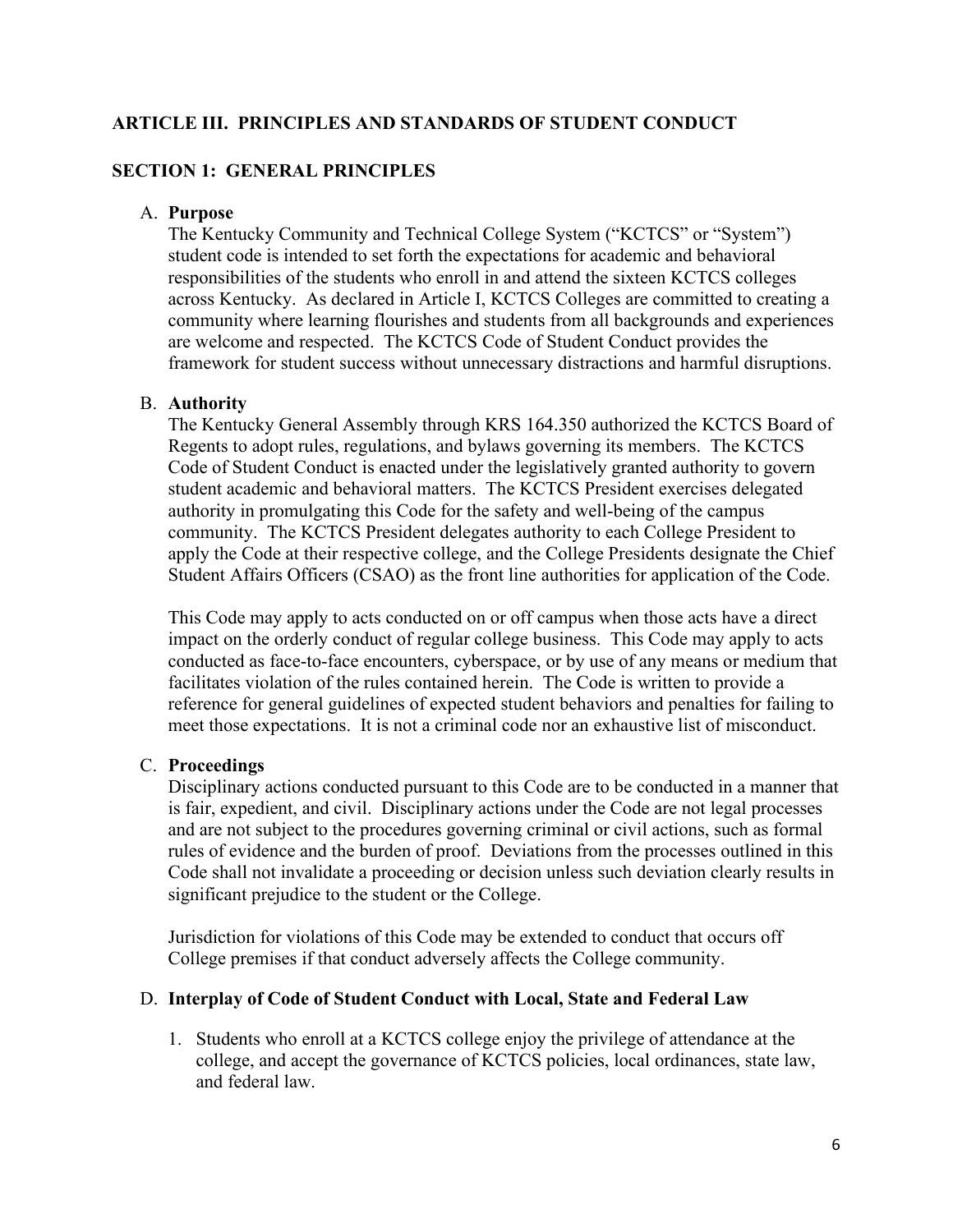- 2. Students who enroll at KCTCS accept the responsibility of reviewing and abiding by the rules of conduct described in this Code. Violation of these general rules of conduct may lead to disciplinary action by the College in accordance with this Code.
- 3. If a student engages in conduct that is in violation of state or federal law as well as this Code, KCTCS reserves the right to refer such conduct to the appropriate law enforcement agency for prosecution in addition to College disciplinary action. Disciplinary action under this Code may proceed regardless of the status of criminal prosecution; action taken under this Code does not constitute or necessarily reflect formal legal processes under law.

#### **SECTION 2: DEFINITIONS**

#### **A. Student**

In this Code, the term "student" means:

- 1. Any individual who applies for admission at a KCTCS college, is accepted, and has registered for a course(s). Students who withdraw after allegedly violating the KCTCS Code of Student Conduct are still considered a student for purposes of completing the processes outlined in the Code. Once a student registers for classes, they are responsible for associated tuition and fees unless classes are dropped according to the refund schedule; and/or
- 2. Individuals enrolled at another institution of higher education who are enrolled in classes on a KCTCS campus (depending on the terms governing this arrangement); and/or
- 3. Student organizations recognized by the College. The organization may be held collectively responsible for violations of this Code if the organization's leadership consents to or encourages violation of this Code.

#### **B. Campus**

All property (land, buildings, facilities), including adjacent streets and sidewalks, in the possession of, owned, used, or controlled by a KCTCS college. Campus may also extend to mean the platform through which courses are offered online.

#### **SECTION 3: STANDARDS OF CONDUCT**

In order to foster a positive campus community and maintain an optimal learning environment, KCTCS establishes the following behavioral expectations of students:

#### *Standard 1: KCTCS students are expected to adhere to the highest standards of academic honesty and integrity, and support a campus environment that is conducive to learning and scholarship.*

Violations or attempted violations may include, but are not limited to:

1. Cheating, fabrication, plagiarism or facilitating academic dishonesty.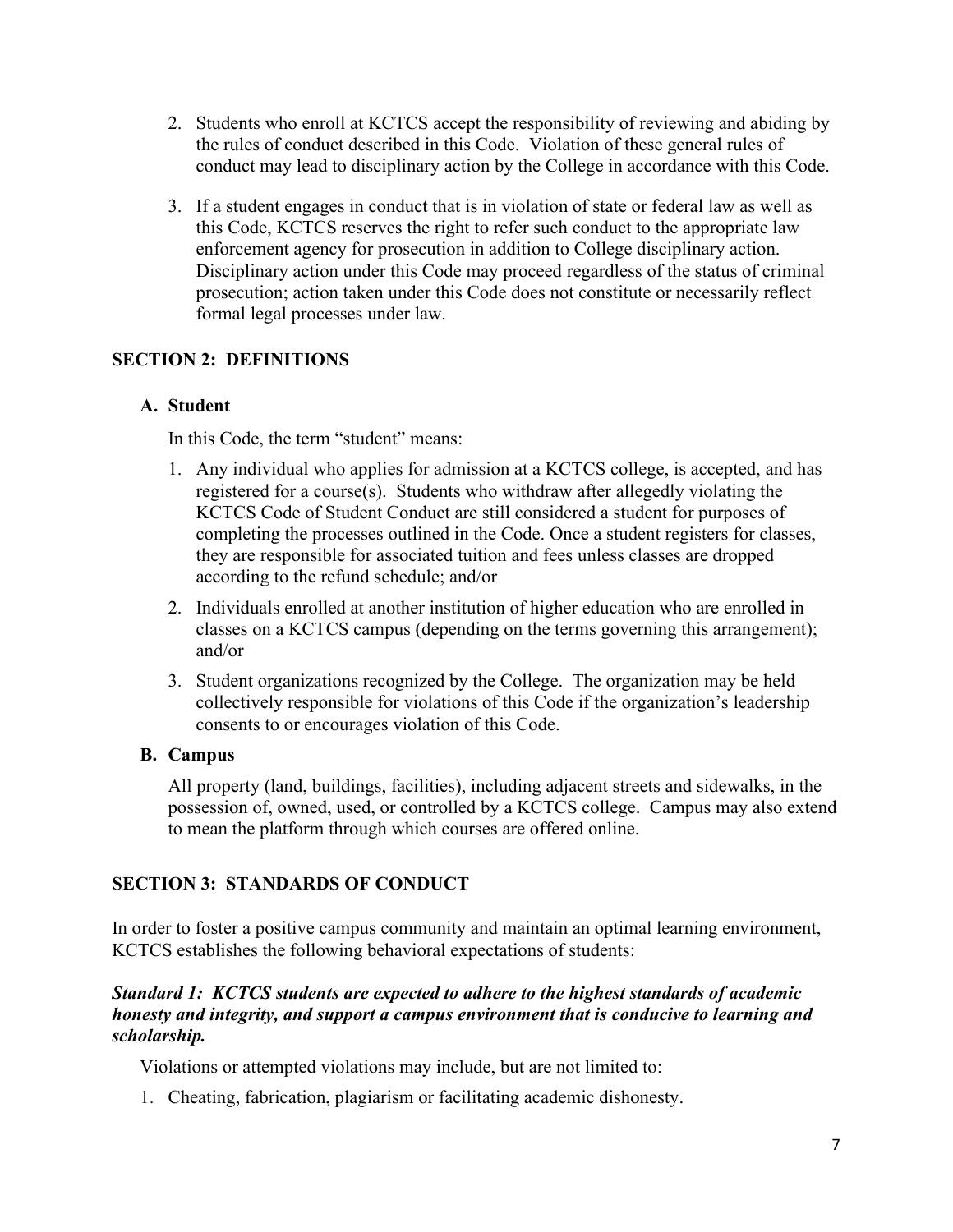2. Classroom conduct that disrupts or interferes with the learning experience, such as sleeping, horseplay, cell phone use, entering or leaving class while it is in session, unnecessary interruptions, failure to exhibit respect and consideration to faculty, staff, and fellow students during class or class experiences.

#### *Standard 2: KCTCS students are expected to respect and preserve the health, safety, welfare, privacy and rights of all members of the campus community.*

Violations or attempted violations may include, but are not limited to:

- 1. Physical violence hitting, pushing, use of a weapon, beating or other such activity resulting in or intended to cause harm.
- 2. Making a threat(s) of violence (including verbal, written, or virtual communication) that does or could cause(s) a reasonable expectation of harm to the health or safety of a specific person.
- 3. Substantial or repeated acts directed as a person or group of people that would cause a reasonable person to feel fearful, including but not limited to:
	- a. Bullying, defined as repeated and/or severe behavior that is aggressive and likely to intimidate or intentionally hurt, control, or degrade another person physically or mentally.
	- b. Stalking, defined as engaging in two or more acts directed at a specific person that would cause a reasonable person to fear for the individual's safety or the safety of others, or suffer substantial emotional distress.
	- c. Hazing, defined as acts likely to cause physical or psychological harm or social exclusion or humiliation.
- 4. Any form of retaliation towards a complainant or a participant in an investigation or conduct process. Retaliation will not be tolerated.

\*\*Instances of sexual misconduct and sexual harassment are governed by the [KCTCS Sexual](http://kctcs.edu/en/Students/Title_IX_Procedures.aspx)  [Misconduct Procedure,](http://kctcs.edu/en/Students/Title_IX_Procedures.aspx) which is administered separately from this Code.

#### *Standard 3: KCTCS students are expected to respect the property of others, and the property, facilities, resources, and reputation of the College.*

Violations or attempted violations may include, but are not limited to:

- 1. Illegal or unauthorized possession or use of weapons, including but not limited to: firearms, explosive devices, knives longer than three inches, or any other object used to threaten or cause harm. The full policy is available at [KCTCS Administrative Policies](https://policies.kctcs.edu/administrative-policies/3-3-23.aspx)  [and Procedures, 3.3.23 Policy on Deadly Weapons.](https://policies.kctcs.edu/administrative-policies/3-3-23.aspx)
- 2. Making a threat of violence (including verbal, written, or virtual communications) that causes a reasonable expectation of harm to the health or safety of the campus.
- 3. Behavior that can put physical safety at risk, including but not limited to: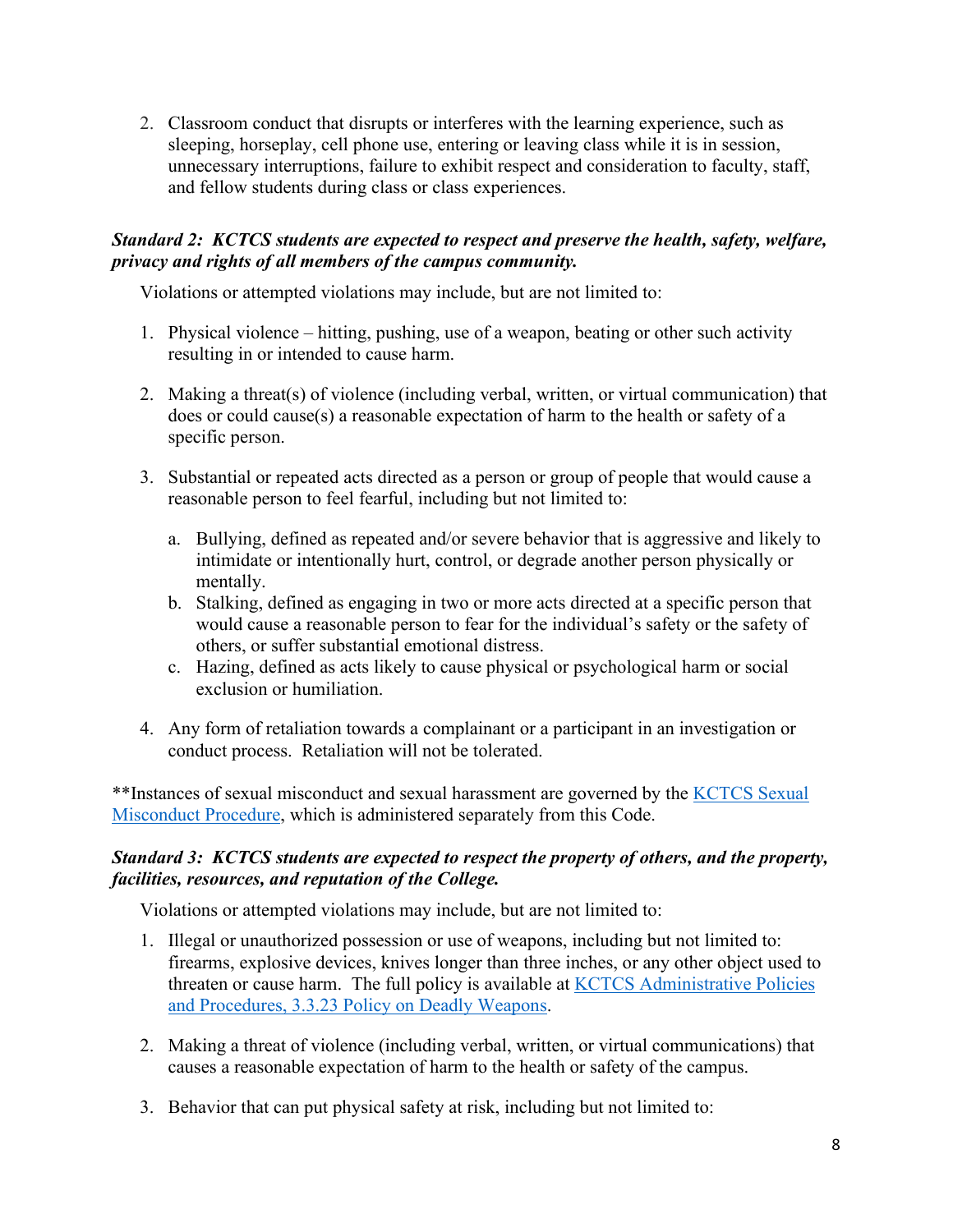- a. Reckless driving
- b. Possessing flammable chemicals or fireworks or tampering with smoke detectors
- c. Climbing on roofs or buildings
- d. Leaving minors unattended on campus.
- e. Knowingly putting others at risk of a contagious disease or exposure to infectious materials
- 4. Misuse, theft, or unauthorized use of College services or property
- 5. Trespassing or unauthorized access to physical or virtual/cyber property or services of the College.
- 6. Attending classes without being registered for them, other than with permission by the instructor.
- 7. Theft of the property of a member of the College community.
- 8. Intentional destruction of property.
- 9. Use of recreational or outdoor equipment indoors (such as skateboards and hover boards), or reckless use of equipment outdoors.
- 10. Having an animal in a campus building other than in accordance with campus policy and ADA laws, such as permissible service animals trained to perform tasks for the benefit of an individual with a disability or illness or animals in the course of being trained as service animals. The full policy is found at KCTCS Administrative Policies and [Procedures, 3.3.24 KCTCS Policy on Live Animals on Campus.](https://policies.kctcs.edu/administrative-procedures/3-3-24-P.aspx)
- 11. Unauthorized or irresponsible use of College computer, network, or other technology system resources as described in [KCTCS Administrative Policies and Procedures, 4.2.5](https://policies.kctcs.edu/administrative-policies/4-2-5.aspx)  [Information and Information Technology Responsible Use Policy.](https://policies.kctcs.edu/administrative-policies/4-2-5.aspx) KCTCS reserves the right to review and investigate activity of any sort on any machine or technology resource belonging to KCTCS, including reviewing email accounts, documents, hard drives, cloud-based accounts, or any other resource or method of use.

#### *Standard 4: KCTCS students are expected to observe the rules, regulations, policies and procedures of the College as well as local, state and federal laws.*

Violations or attempted violations may include, but are not limited to:

- 1. Prohibiting classroom instruction or learning from occurring.
- 2. Prohibiting College sponsored events from occurring.
- 3. Infringing on the rights of other members of the College community, including violations of policies or procedures pertaining to expressive activity.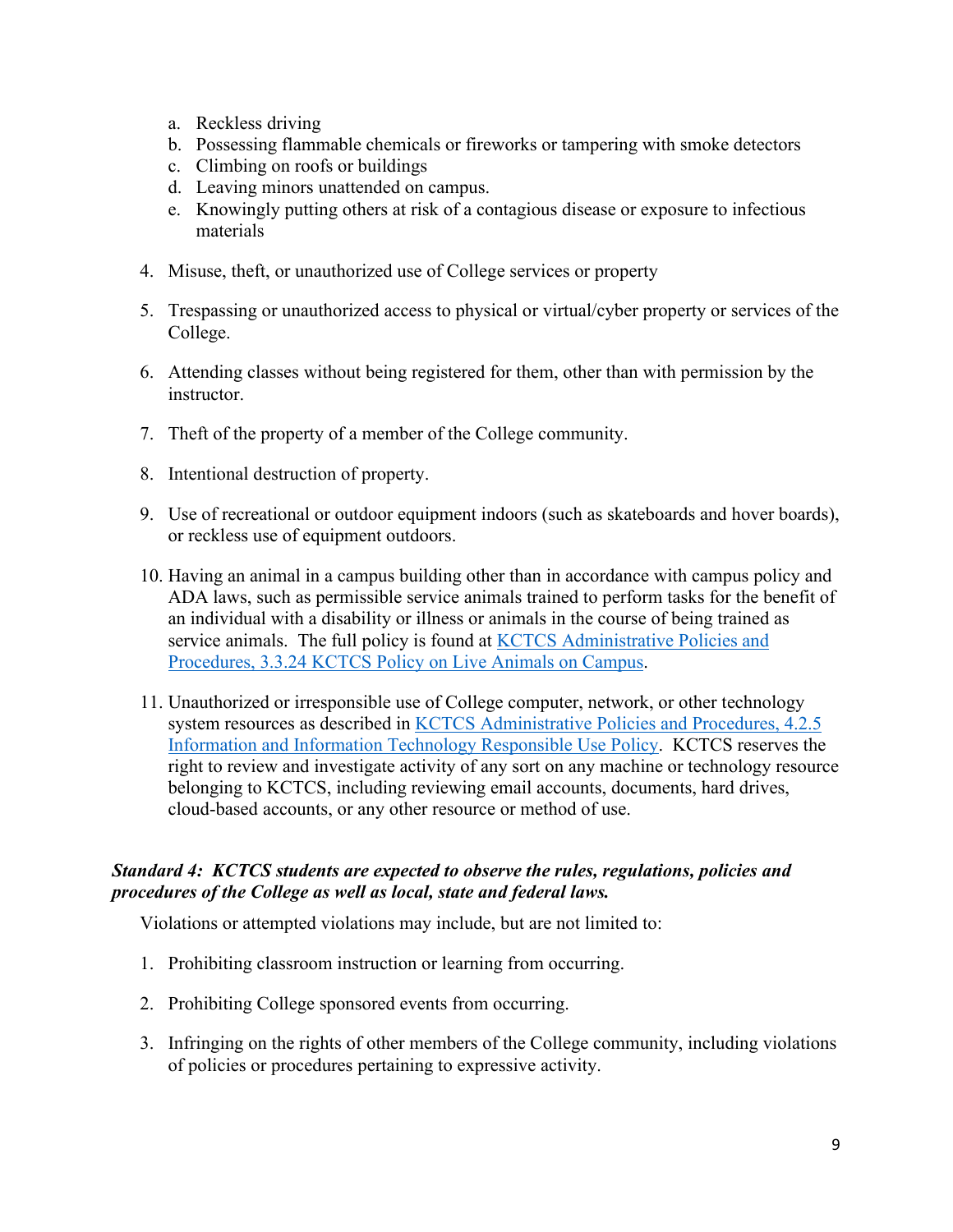- 4. Leading or inciting others to interrupt scheduled or normal activities within any campus building or area.
- 5. Obstructing the free flow of pedestrian or vehicular traffic on College property or at a College sponsored or supervised event.
- 6. Illegal or unauthorized possession, manufacturing, use, or distribution of marijuana, heroin, narcotics, synthetic drugs as determined by KRS Chapter 218A, and any other illegal or controlled substance or look-alike drug except as expressly permitted by law and College policy.
- 7. Illegal or unauthorized possession, manufacturing, use, or distribution of alcohol, except as expressly permitted by College policy. No person under 21 years of age may possess or consume alcoholic beverages, under any circumstances.
- 8. Illegal possession or use of prescription medications.
- 9. Public intoxication, vomiting, or other effects of irresponsible substance consumption.
- 10. Smoking or using tobacco products, including e-cigarettes or any other violation of the College's Smoke-Free campus policy as found in the [KCTCS Administrative Policies &](https://policies.kctcs.edu/administrative-policies/3-3-14.aspx)  [Procedures, 3.3.14 KCTCS Tobacco Free Policy.](https://policies.kctcs.edu/administrative-policies/3-3-14.aspx)
- 11. Failure to comply with
	- a. the Code of Student Conduct
	- b. directions or an authorized College representative who is performing his/her duties
	- c. any reasonable guidelines for the use of labs, offices, waiting areas, classrooms, common areas, etc.
	- d. any finding made and disciplinary action taken based on this Code of Student Conduct
	- e. any local, state or federal law

#### **SECTION 4: PROCEEDINGS**

#### **A. STUDENT HARASSMENT OR DISCRIMINATION GRIEVANCE PROCEDURE**

The Kentucky Community and Technical College System has zero tolerance for illegal discrimination of any kind. Any student who thinks he/she may have been discriminated against or subjected to harassment by students or employees because of his or her race, color, national origin, sex, sexual orientation, marital status, religion, beliefs, political affiliation, veteran status, age, or disability (including denial of a request for an accommodation), has the right to pursue an informal and/or formal discrimination grievance. The informal student discrimination grievance procedure is described below.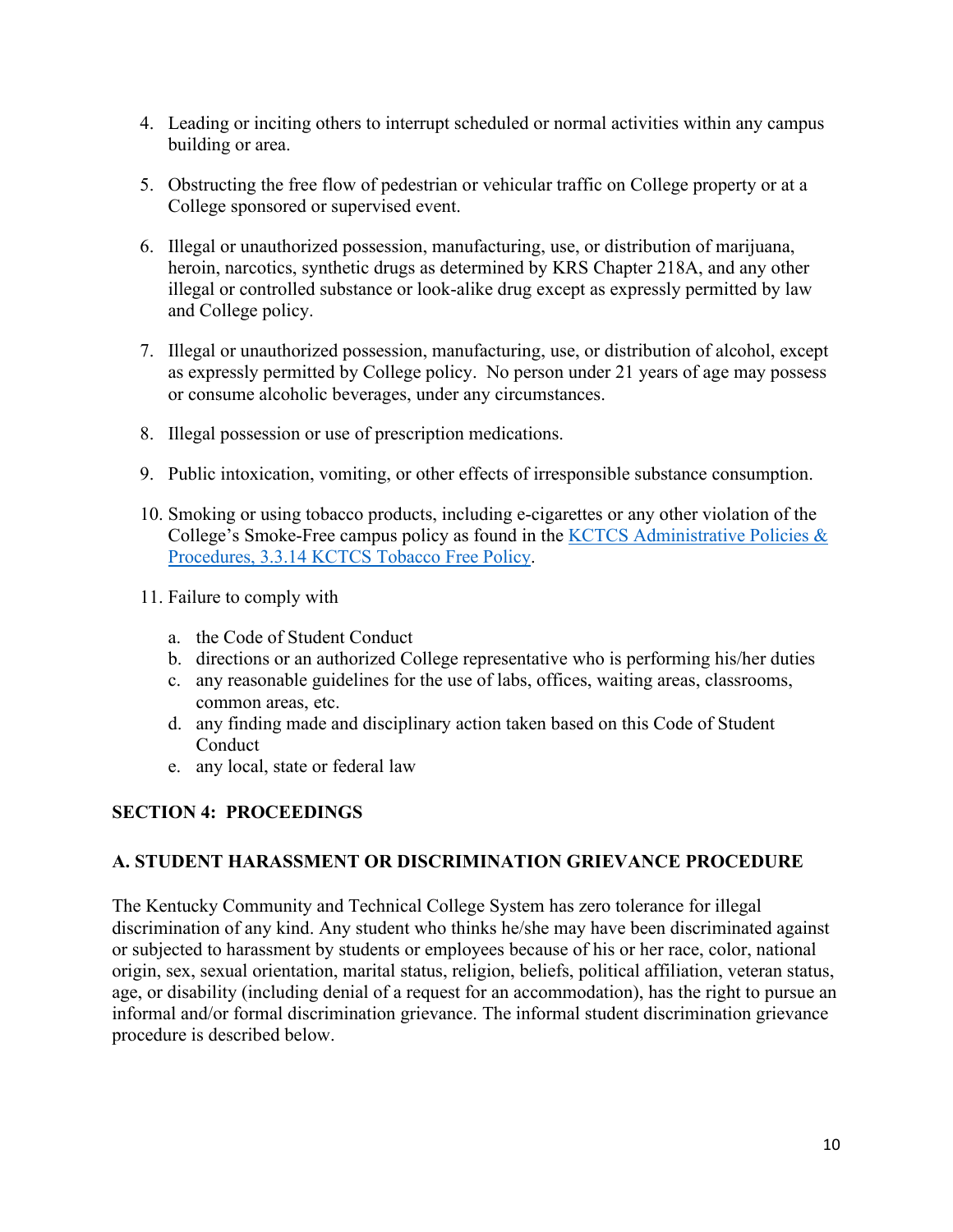Complaints relating to sexual misconduct should be made to the College Title IX Coordinator or other college administrator. Such complaints shall be handled in accordance with the Sexual Misconduct Procedure.

The Chief Student Affairs Officer (CSAO) or his/her designee shall be responsible for investigating student discrimination grievances. If appropriate, this shall be conducted in collaboration with the college human resources director.

- 1. If a student thinks that he/she has been discriminated against, the student shall inform the CSAO or his/her designee within thirty (30) calendar days of the occurrence of the alleged incident. The CSAO or his/her designee shall conduct a preliminary investigation of the discrimination grievance.
- 2. The student, CSAO or his/her designee, and other involved parties shall work informally to negotiate a solution within fourteen (14) calendar days.

The informal student discrimination grievance procedure shall be completed within fortyfour (44) calendar days of the occurrence of the alleged incident.

3. If the grievance is not resolved to the satisfaction of the student through the informal grievance procedure, the student may file a formal appeal pursuant to Section E below.

#### **B. ACADEMIC**

Students have the ability to file appeals when they believe a violation of their academic rights has occurred. Students have the academic right to:

- timely receive information about course content
- timely receive information about course grading criteria
- hold and express a contrary opinion
- fair and impartial academic evaluation
- confidentiality of academic records
- informed evaluation of student character and ability

More information about student academic rights may be found in the Student Bill of Rights, particularly #6, 7, 9, 10, 17, 18, 19 and 20.

i. Grievances Involving Academic Rights of Students

#### Step 1

If a student encounters a problem in a class and wishes to file a grievance, he/she should first speak with the instructor and try to resolve the issue. If a satisfactory resolution is not achieved, the student should proceed to Step 2 below.

#### Step 2

When a student believes his/her academic rights have been violated, the student shall submit a formal written appeal specifying the alleged violations to the appropriate division chair as soon as possible following the occurrence of the violation. In order to be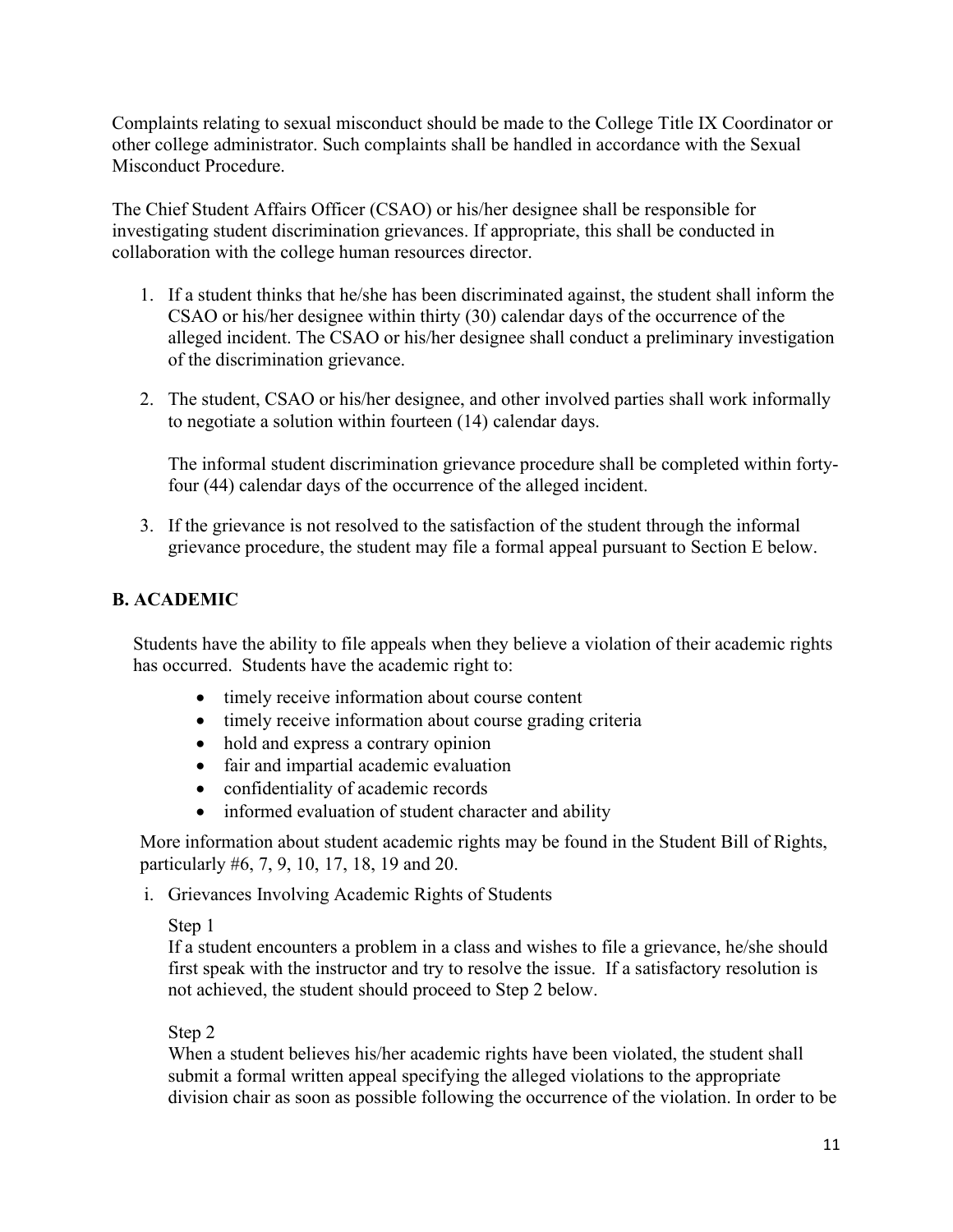considered, a student appeal must be filed no later than five (5) business days after the first class day of the following semester. Appeals received after that will be declared untimely and will not be considered. Upon receipt of the student appeal, the division chair will attempt to resolve the issue. If no resolution is agreed upon by all parties within 15 business days, the division chair will refer the case to the KCTCS College President or designee.

#### Step 3

The KCTCS College President or designee will attempt resolution. If no resolution can be agreed upon within 15 business days, the College President or designee must notify the student in writing. The student may choose to move to Step 4 by filing a written request for a hearing on the issue before College Appeals Board.

#### Step 4

If the student does not accept the decision of the KCTCS College President or designee, the student has ten (10) business days to submit a written request for a hearing before the College Appeals Board (see Section E). No new matter may be appealed which was not included in the student's original appeal to the division chair.

ii. Discipline Process for Academic Violations Committed by Students

Incidents of academic dishonesty and misconduct which occur within the context of a specific course are resolved by the academic department in accordance with the College academic honesty policy. In such a case, the instructor or academic department determines if academic dishonesty or misconduct occurred, and what the academic penalty should be.

Sanctions for a finding of academic dishonesty or misconduct include but are not limited to:

- a. Requiring the student to resubmit the assignment
- b. A lower grade on the assignment or in the course;
- c. A zero for the assignment or exam;
- d. A failing grade in the course.
- e. Removal from the course
- f. Referral for disciplinary actions beyond the above sanctions.

A student who receives an academic penalty as a result of academic dishonesty or misconduct may not withdraw from the course in order to avoid the academic penalty.

#### Step 1

Within ten (10) business days of the occurrence or discovery of the occurrence of an alleged student academic offense, the instructor shall submit to the division chair or chief academic officer a written description of the activity that resulted in the accusation of academic dishonesty and the sanction implemented as a result.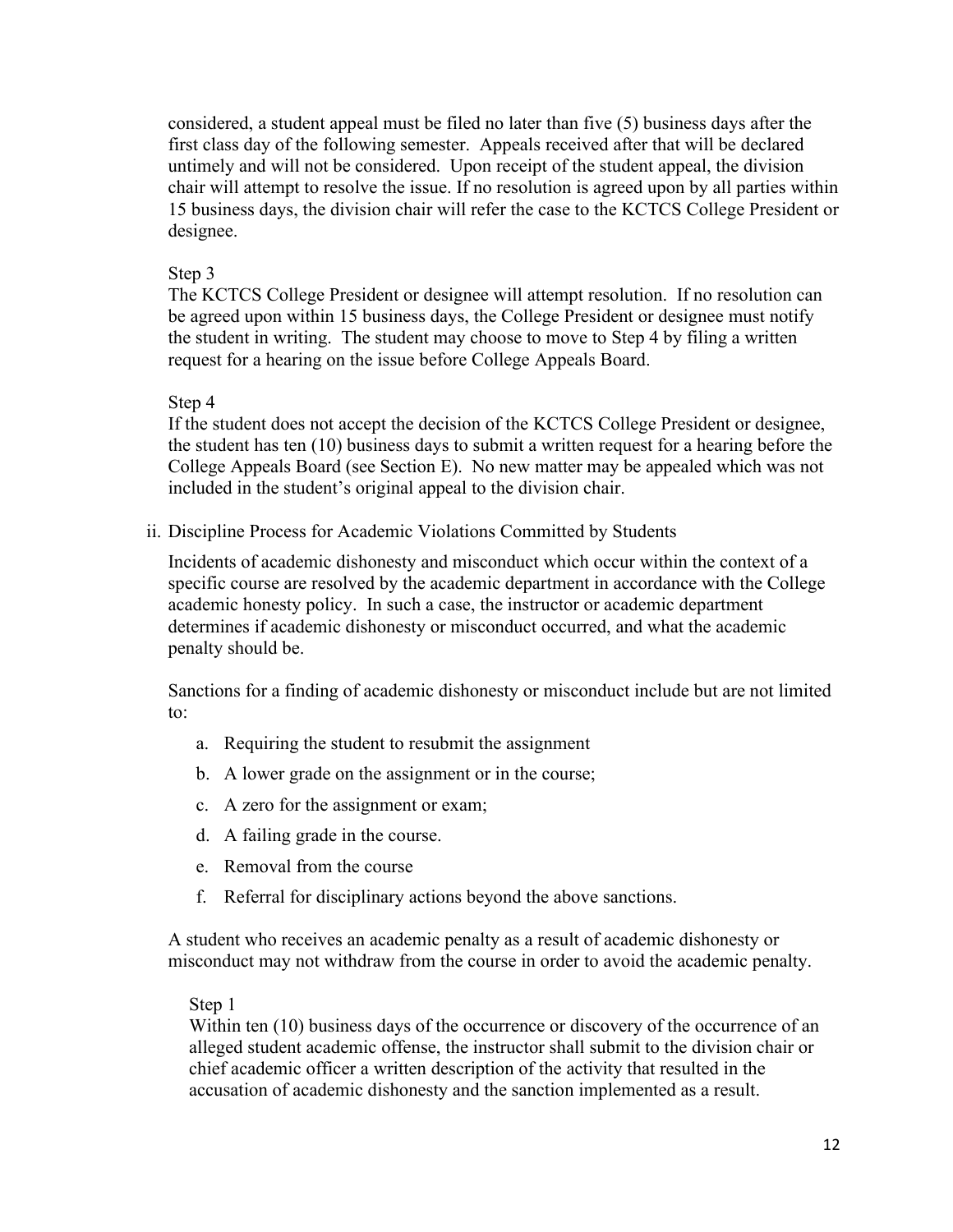#### Step 2

The instructor shall notify the student in writing of the academic offense, explain the sanction, and inform the student of his or her right to appeal the fact of guilt and/or severity of the sanction when a failing grade is assigned.

#### Step 3

The student may protest the fact of guilt and/or severity of the sanction to the instructor. The instructor may then confer with the appropriate division chair or chief academic officer to determine appropriate sanctions for the student. All academic misconduct actions must be reported to the chief academic officer for record keeping purposes.

#### iii. Appeals of Student Academic Offenses

If a student has protested a finding of having committed an academic offense to a faculty member and the sanction has been upheld, the student has further appeal rights described below. (Reference the *Appeals in Cases of Alleged Academic Violation of Student Academic Rights* flowchart in Appendix.)

#### Step 1

Students who are not satisfied with the outcome of their protest to the faculty member may submit an appeal to the division chair of the department. The division chair shall attempt to resolve all cases referred by student appeal to the satisfaction of the instructor and the student. If the division chair upholds the decision of the instructor, the student may appeal, in writing, within ten (10) business days of notification of the division chair's decision, to the College President or designee.

#### Step 2

Upon reviewing the basis of the student appeal, the College President or designee shall attempt to resolve the matter. If no resolution is reached within ten (10) business days, the student may submit a written appeal to the College Appeals Board (CAB). (See section E)

- iv. Student Rights During the Appeals Process (Academic Rights/Academic Offenses): In cases of academic rights and academic offenses, the student shall have the right of class attendance and participation during the consideration of any appeal except that such attendance and participation may be limited when:
	- a. outside agencies are used as a part of the student's educational experience, in which case precedence will be given to the terms of any agreement(s), which have been negotiated between the college and the agency; or
	- b. patient/client contact is involved in the student's educational experience, in which case only patient/client contact may be limited or excluded at the discretion of program faculty.

If the appeal is decided in the student's favor, the college must provide an opportunity for the student to complete any essential experiences missed due to the appeals process. An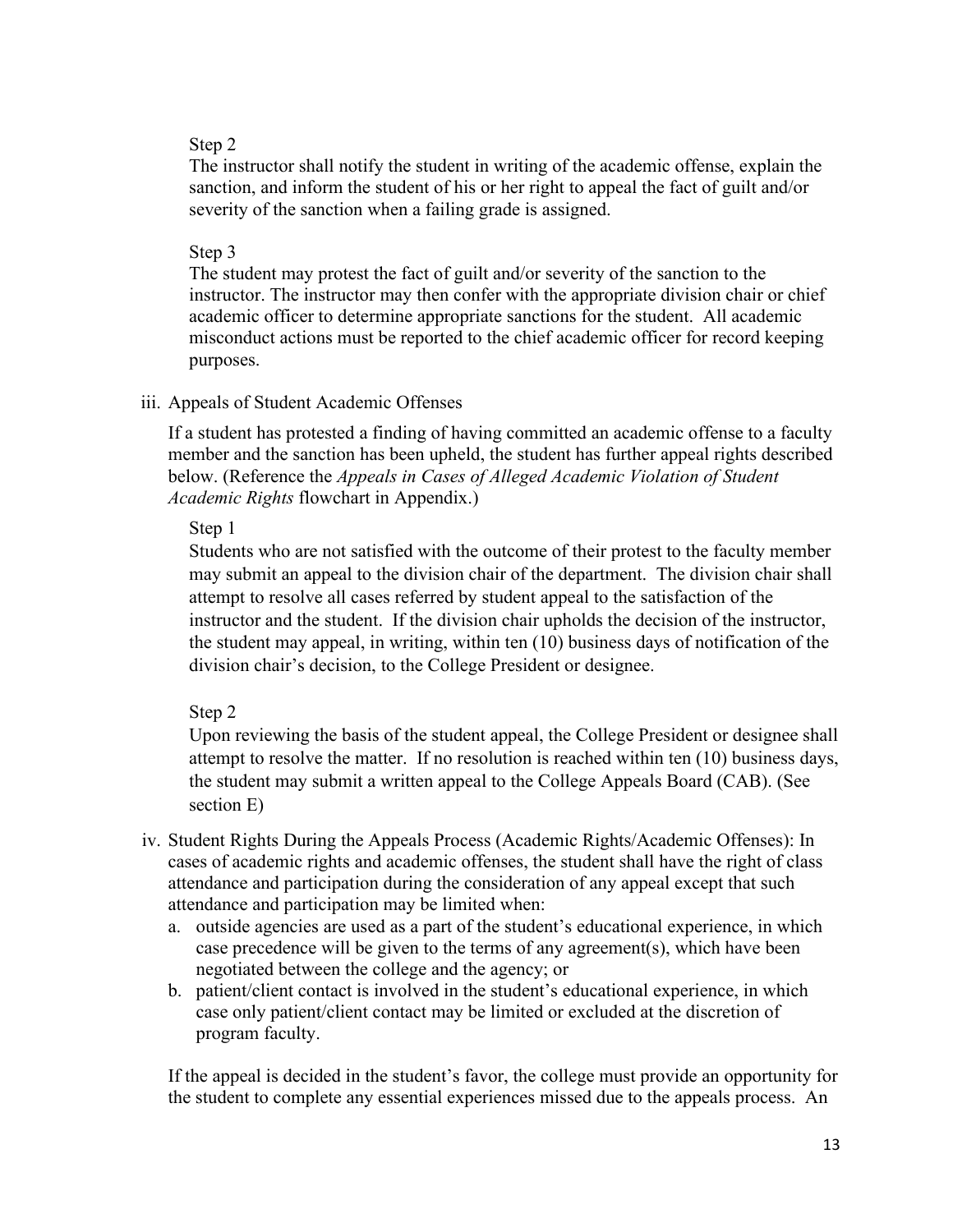appeal of a grade after the class has been completed, a grade change by the CAB will only be for a P grade or a W grade.

#### **C. BEHAVIORAL/NON-ACADEMIC**

i. Reporting Violations of the Code

Any student, faculty or staff member, or visitor to the college may make a report to the Chief Student Affairs Officer (CSAO) of suspected violations of the Code of Student Conduct. A written complaint is not required but is preferred. Those making reports are generally expected to participate in proceedings related to the report and to provide information during the process.

If the complaint is received more than one term after the incident occurred, the Chief Student Affairs Officer will assess whether or not disciplinary action should still go forward. The assessment will be based on such information as: the nature of the violation, the likelihood of repetition, and the impact upon the campus community. (Reference the *Appeal of Behavioral/Non-Academic Grievance* flowchart in Appendix.)

- ii. Administrative Review and Resolution
	- 1. Preliminary Review

Upon receiving a report of an alleged violation of this Code, the CSAO may conduct a preliminary review to determine if there is credible information to proceed with an investigation and/or to formally charge a student with a violation of this Code. During the course of this preliminary review, the CSAO may meet with affected parties and/or witnesses. The CSAO will notify any interviewees of the preliminary nature of the review and that it may result in formal misconduct charges.

- a. Case Not Pursued--If the CSAO does not find sufficient evidence that a violation of this Code has occurred, the CSAO will not pursue a formal conduct process. The CSAO will maintain documentation of the receipt of an allegation that is separate from the formal student record. The CSAO will notify the student that the matter has been closed and no further action will be taken.
- b. Informal Response—If the CSAO finds concerning information that does not rise to the level of a violation of this Code, the College may still take reasonable action, such as requiring a student to meet with a staff member prior to registering for courses, or a verbal or written warning.
- c. Formal Response—If there is sufficient credible information that a student has violated this Code, then the CSAO will initiate the conduct process.
- 2. Interim Measures

Upon preliminary review, KCTCS reserves the right to enact any interim measures it deems necessary to protect the rights, well-being, and personal safety of KCTCS employees, students, guests or visitors. Interim measures may be imposed regardless of whether formal disciplinary action is sought or pursued against the Respondent. Such measures may include, but are not limited to: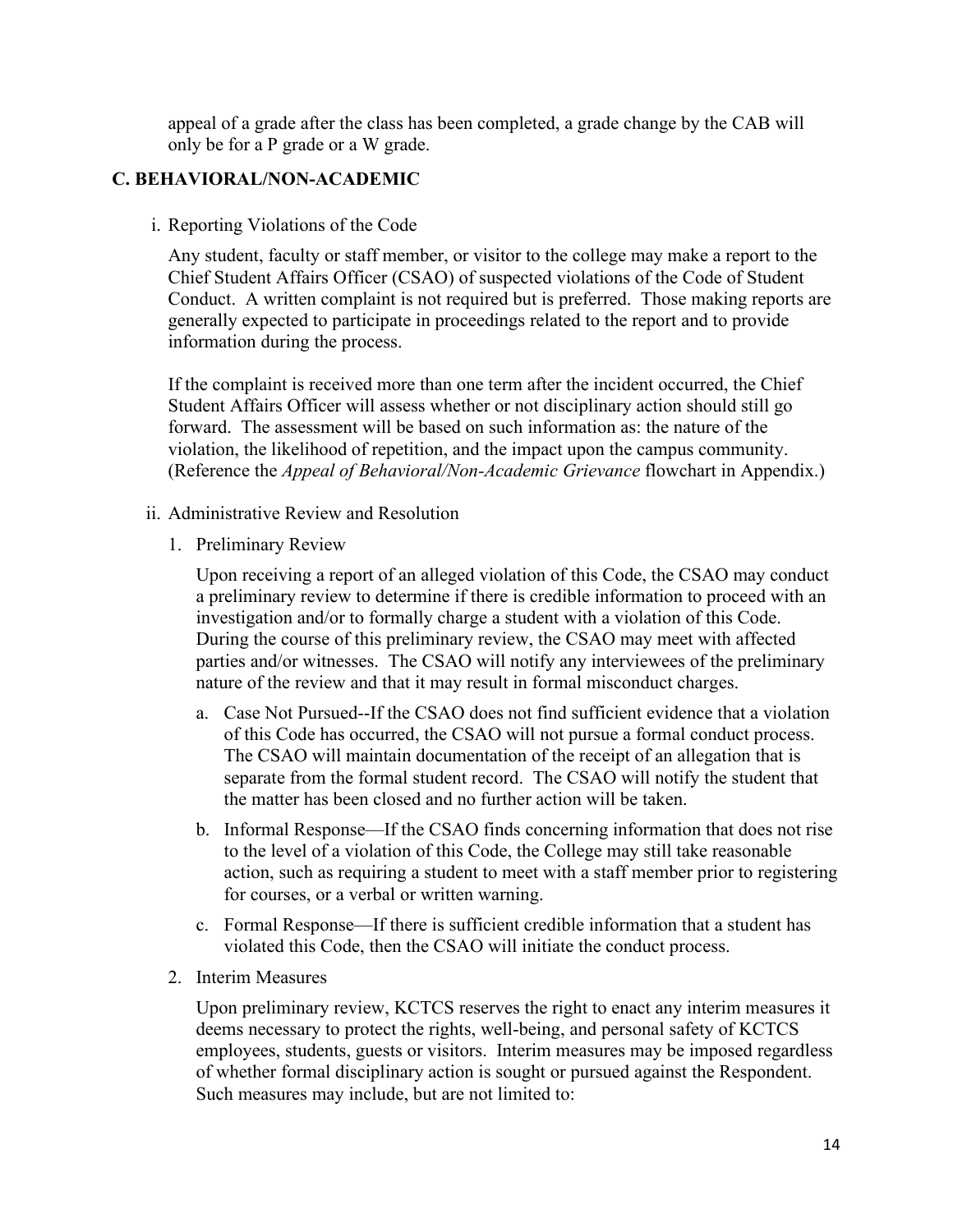- referral to counseling services and other resources
- rescheduling of exams or assignments (in conjunction with appropriate faculty)
- no-contact order
- limited access to college facilities or organizations pending resolution of the report
- temporary work reassignment
- temporary class schedule reassignment
- administrative leave during the investigation and resolution
- report of the matter to local law enforcement in the jurisdiction in which the college is located
- KCTCS further reserves the right to apply any other remedy that can be tailored to the involved individuals to achieve the goals of this policy
- 3. Immediate Temporary Suspension
	- a. A student may be suspended immediately when:
		- If, in the judgment of the College President (upon consultation with CSAO and/or the college Behavioral Intervention Team (BIT)), there is reasonable cause to believe that the presence of the student poses a serious threat to persons and/or property, or that the student has been charged with a crime so serious as to threaten the welfare of the college community, the College President may impose temporary sanctions, including temporary suspension and ban from campus.
		- Except in the case of emergency circumstances, the student will be provided an informal opportunity to discuss the matter and possible resolution.
		- The student may be temporarily banned from campus if he/she refuses to cease disruptive behavior or conduct in violation of this policy after direct orders from the College President (upon consultation with the CSAO and/or BIT).
		- When such suspension is involved, the student must leave campus immediately. Law enforcement will be called if the student refuses to comply.
	- b. Notice and Right to Appeal
		- The College President shall issue a written notice of the immediate temporary suspension and campus ban to the student. This written notice shall include the student's right to appeal the decision to the College Appeals Board (CAB).
		- The student may file a written appeal with the College Appeals Board within 30 days. If requested in the written appeal, the CAB shall schedule a hearing of the case within 48 hours, or as soon as practicable. The CAB shall consider the student's academic needs to attend class, use the library, and fulfill other academic commitments.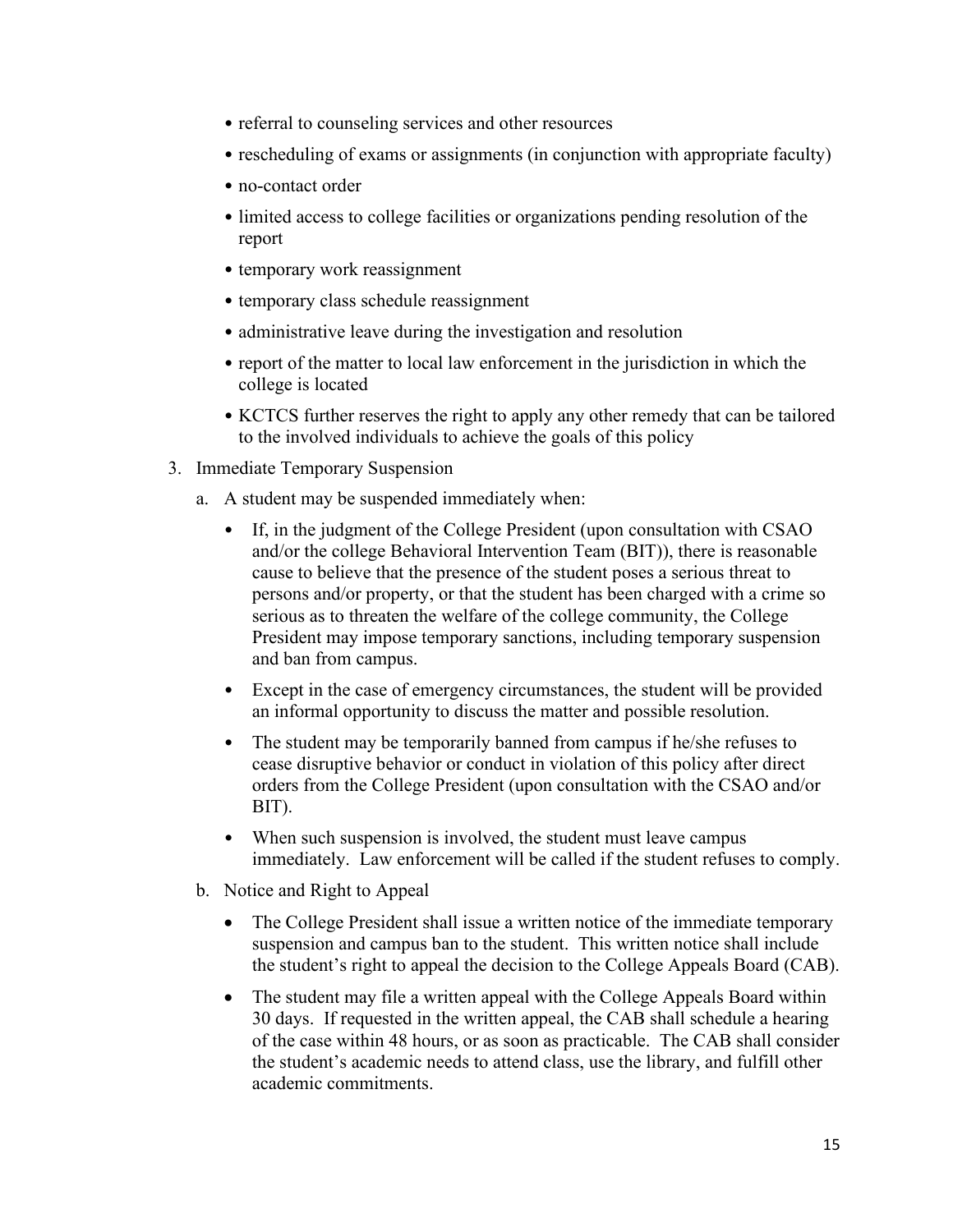- The CAB has three options: it may uphold the immediate temporary suspension, it may overturn the decision and return the student to regular status, or it may enact other remedies and/or sanctions. The alternative remedies/sanctions may be more extensive than the temporary suspension, such as expulsion or other sanctions that are appropriate. The CAB shall communicate its findings to the College President and the Student within three (3) business days of the decision. Should the CAB uphold the immediate temporary suspension, it shall remain in effect until such time as the student can prove that circumstances have changed and he/she can resume attendance without being a threat to the campus community. The CAB's decision is final except in cases of long term suspension or expulsion that are subject to appeal to the KCTCS Board of Regents.
- If the student's circumstances change, the student may make a written request to the College President for permission to readmission to the college.
- The College President will consult with the CSAO and/or BIT to determine if the student has demonstrated that his/her dangerous or threatening behavior has been remediated.
- The College President may require the student to enter into a behavioral contract that establishes specific terms and limitations for the student's conduct and consequences for failure to abide by those terms as a condition of readmission.
- 4. Formal Conduct Process

When the CSAO finds sufficient credible information, a formal conduct process will be initiated. The CSAO will present the respondent with formal written notice of the alleged violations of this Code and provide an opportunity for the respondent to make a formal statement to the CSAO, and to provide any evidence and any witnesses pertinent to the alleged violation. The CSAO shall review the evidence and conduct witness interviews. When the CSAO is satisfied that a full review has been conducted, the CSAO shall notify the respondent in writing of the findings. If the CSAO's investigation shows the respondent has violated this Code, the report of findings shall also notify the respondent of the sanctions imposed. The report of findings shall also provide the respondent with notice of his/her rights to appeal.

The CSAO will seek to resolve the formal conduct process within 60 days of the initial report. Extenuating circumstances may arise that require the extension of time frames, including extension beyond 60 days. Extenuating circumstances may include the complexity and scope of the allegations, the number of witnesses involved, the availability of the parties or witnesses, the effect of a concurrent criminal investigation, any intervening school break or vacation, or other unforeseen circumstances. In the event that the investigation and resolution exceed this time frame, the CSAO will notify affected parties of the reason(s) for the delay and the expected adjustment in time frames. Best efforts will be made to complete the process in a timely manner by balancing principles of thoroughness and fundamental fairness with promptness.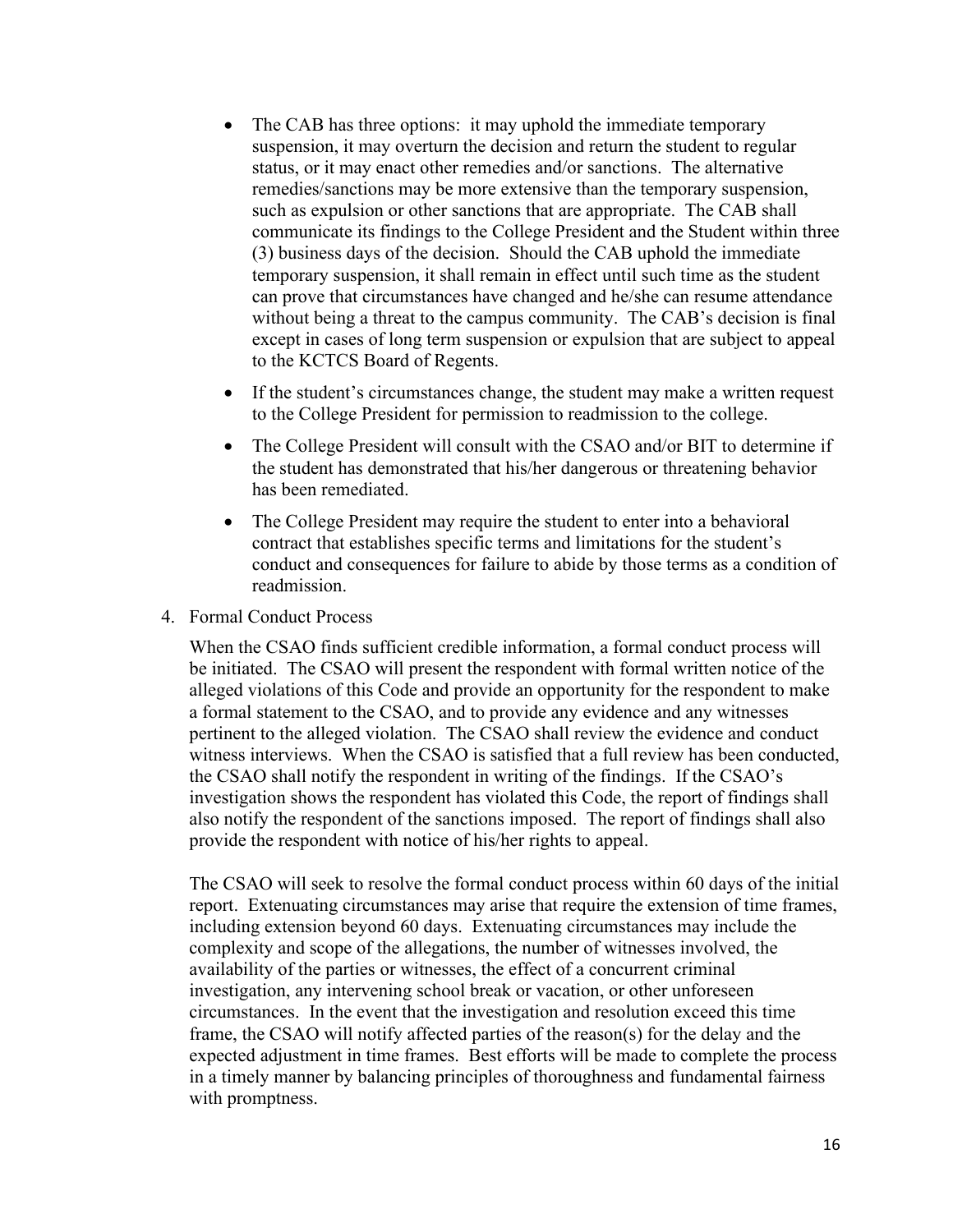5. Appeal of a Code Violation Finding

A student may appeal a code violation finding by submitting a written request for appeal to the College President. The appeal may ask for reconsideration of guilt or innocence and/or the severity of the sanction. Upon receipt of the appeal, the College President shall notify the College Appeals Board of the request for appeal. (Reference the *College Appeal Board (CAB) Appeal Process* flowchart in Appendix.) The College Appeals Board procedures are described in section E below.

#### **D. SANCTIONS**

Sanctions are designed to protect the College's educational mission, to promote safety and security of the College community, and to deter students from behavior that harms, harasses, or threatens people or property. More than one sanction may be imposed in a case. The following factors are generally considered when determining sanctions for a particular case:

- The nature of the violation(s)
- Prior findings of responsibility and sanction(s)
- Mitigating circumstances surrounding the violation
- The student's motivation(s) for engaging in the behavior
- Impacts of the behavior
- Sanctions which have been imposed in similar cases in the past
- The developmental and educational impact on the student

Standard sanctions are listed below. This list is not exhaustive, and the College is not limited to only this list. Sanctions tailored to the particular violation may be enacted by the College.

- 1. Reprimand: Official written notice to the student that the behavior is not acceptable at the College and that additional incidents may result in more severe sanctions. This notice exists in the student conduct file and is not reflected on an academic transcript.
- 2. Disciplinary Probation: A period of time (which may be indefinite) during which a student is under warning that any other violation of College policy may result in suspension. Disciplinary probation may also prohibit a student from participating in certain College activities or programs, as it is considered notice that the student is not in good standing due to behavior. This notice exists in the student conduct file and is not reflected on an academic transcript.
- 3. Eviction: Forced removal from a classroom or other College property. This notice exists in the student conduct file and is not reflected on an academic transcript.
- 4. Suspension: A defined period of time during which a student is not permitted to engage in any of the privileges, courses, organizations, events, or activities associated with being a student at the KCTCS College. During the period of suspension, a *Student Dean Hold* service indicator will be placed on the student's PeopleSoft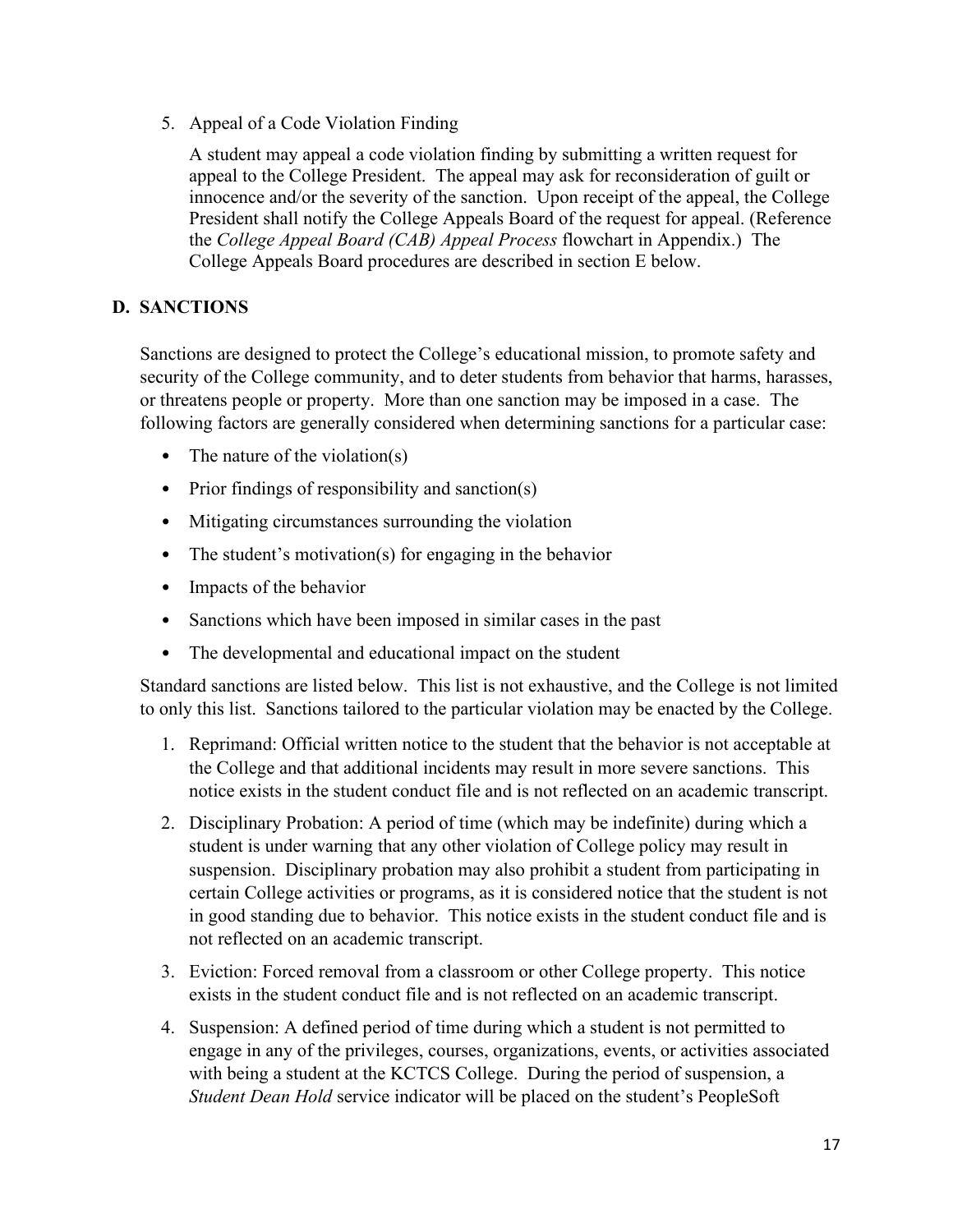account to prevent enrollment at any other KCTCS college. The *Student Dean Hold* may only be removed by the home college where the service indicator was applied. Once the period of suspension has been completed, the student may request that the *Student Dean Hold* service indicator be removed.

5. Expulsion: Permanent, forced withdrawal from the College as determined by the hearing body.

Suspension or expulsion decisions may be appealed to the KCTCS Board of Regents pursuant to KRS 164.370. See Section E(ii) below.

In addition to the standard sanctions above, individualized sanctions may be imposed that are designed to maximize the learning of a specific student. These sanctions take into account the student's learning style and stage of development, as well as the unique factors of a given situation. Multiple individualized sanctions may be imposed, including but not limited to one or more of the following:

- 1. Reflective Activity: An activity designed to promote reflection by the student about his/her behavior and its impact. Examples can include: writing assignments, interviews, research projects, etc. Completion will be based on fulfilling the objective requirements of the assignment, not on whether the student adopts or expresses a particular perspective or point of view.
- 2. College/Community Service: Service to the College or community of up to 16 hours to be served within a specified time frame.
- 3. Educational Sanction: An educational sanction requiring attendance or participation in a pre-arranged class, program, or activity designed to prevent or deal with high-risk behavior.
- 4. Counseling Assessment: Student may be referred to an external counseling evaluation. Counseling referrals and any suspension, expulsion, or readmission shall all be consistent with state and federal law and shall include the CSAO and/or the College President's consultation with Disability Services if appropriate and at all times with the KCTCS Office of General Counsel.
- 5. Restitution: Payment to a harmed party, such as to repair or replace vandalized property.
- 6. Meetings with College Resources: Meeting with a College employee or office to learn about resources offered to support students, both on and off campus.

#### **E. APPEALS**

i. College Appeals Board

The College Appeals Board (CAB) serves as a hearing body for appeals of violations of academic rights, of findings of academic misconduct, and for non-academic/behavioral the *Code of Student Conduct*.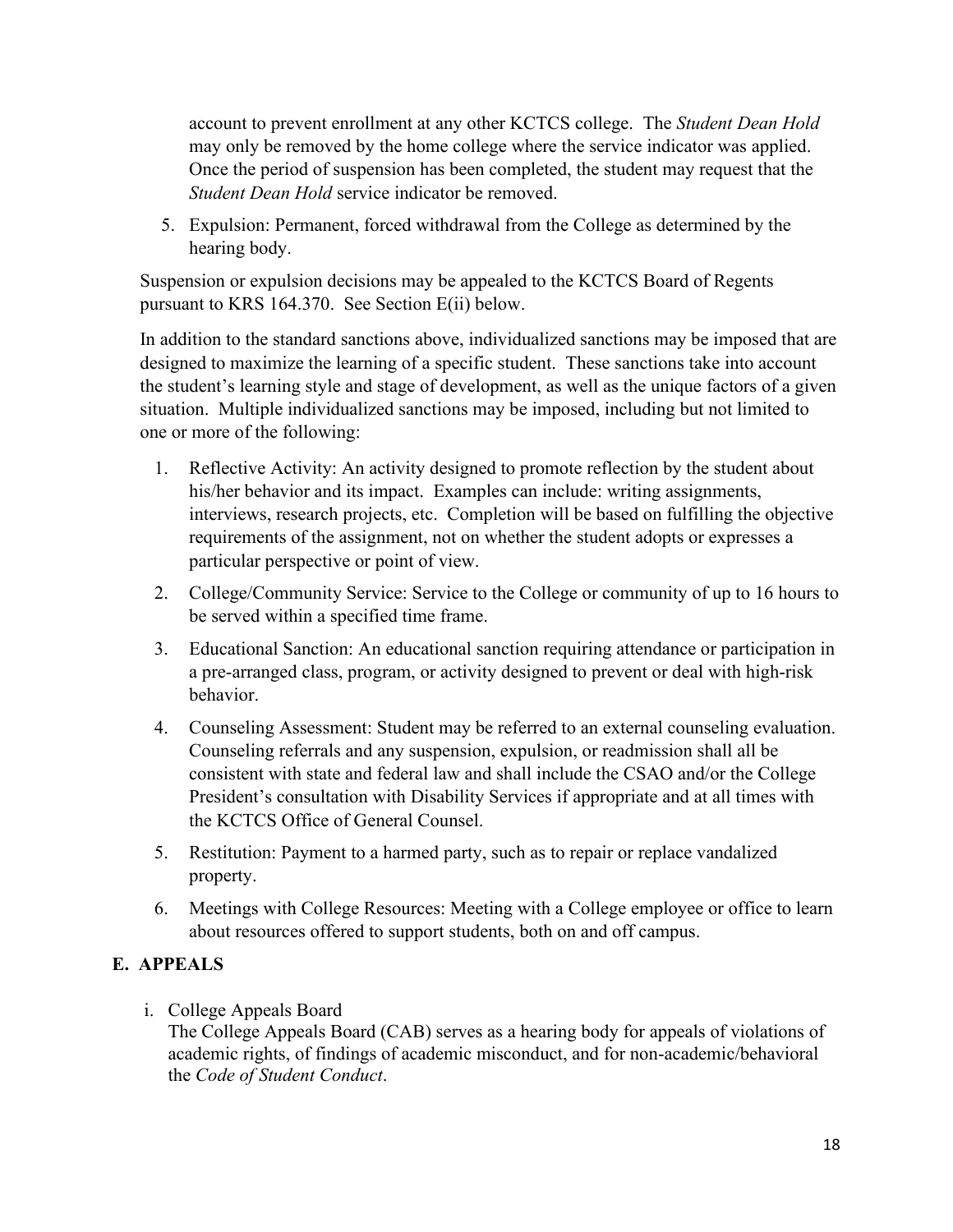1. Composition

The Appeals Board shall consist of six members appointed by the College President:

- 2 full time students
- 2 full time faculty
- 2 full time staff

In addition, 2 student alternates, 1 faculty alternate, and 1 staff alternate shall be appointed. These alternates must meet the same requirements as the regular members.

- 2. Service on the CAB
	- a. Student members and alternates: Each student member must have earned at least 24 semester credit hours at the college, must have had one full academic year of attendance at the college, and must be in good academic standing. The CSAO shall recommend students to the College President for appointment. Appointments shall be for a term of one year.
	- b. Faculty and staff members and alternates: Faculty and staff members are elected to staggered three-year terms by the faculty and/or College staff. Faculty members cannot be division chairs or deans.
	- c. Appeals Board Chair: The chair is elected annually by the Appeals Board members.
- 3. Quorum

A quorum of five members, at least three of whom must be faculty and staff, is required for the conduct of business of the Appeals Board.

- 4. CAB Review Process
	- a. Within five (5) business days of receipt of a request for hearing the CAB will meet to determine if the issue on appeal is properly before the hearing panel. If the CAB decides that the request for a hearing is not properly before the body, the Chair of the CAB will notify the student and the appropriate college officials in writing within three (3) business days, including the reasons for the CAB's decision not to hear the matter.
	- b. If the CAB determines that it is proper to consider the appeal, within five (5) business days the Chair will request statements related to the appeal from the appropriate college officials. Those statement are due for submission to the CAB within five (5) business days. The CAB then has five (5) business days to review the appeal and associated statements and decide by majority vote whether to grant a hearing or to make a decision based on the record provided by each party.
	- c. The CAB's decision as to the hearing will be communicated in writing within five (5) business days of the decision to the student and the appropriate college officials. If the CAB does not grant a hearing, the student has no further right to appeal within the system except in cases of suspension or expulsion.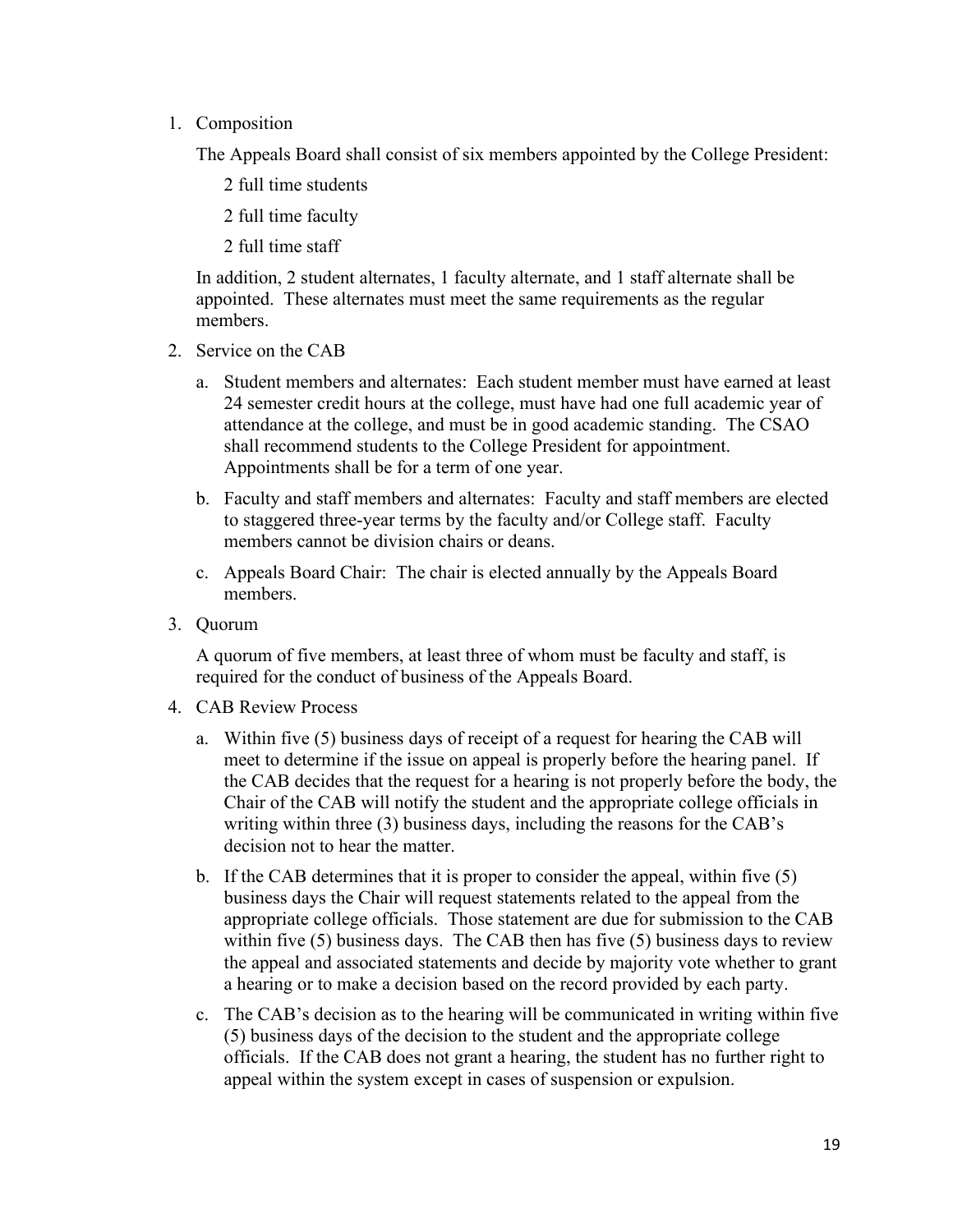- d. If the CAB decides to hear the case, it will establish procedures (including a schedule) and notify the student and the appropriate college officials. All parties shall have the opportunity to appear at the hearing and to present oral and written evidence in support of their positions. The CAB may call for further evidence as it deems appropriate. The hearing shall be held, and a final decision made by the CAB within 15 business days after the decision to hear the case. The decision of the CAB is final and the student has no further right to appeal within the system except in cases of suspension or expulsion of a student.
- e. If the CAB hears the case because of some question about the fact of the student's guilt, it shall have the authority to impose a final decision as to guilt or innocence. If the CAB decides not to hear the case, the student has no further right of appeal within the system except in cases of suspension or expulsion.
- f. If the CAB hears the case because of an appeal of the severity of the sanction, it shall recommend an appropriate sanction to the appropriate college official(s). If the CAB does not support the sanction, the CAB shall submit its decision and a recommendation of appropriate sanction to the College President or designee who shall consult with the appropriate college official(s) involved to find an appropriate sanction. The final decision is the responsibility of the College President.
- ii. Appeal of Suspension or Expulsion to the KCTCS Board of Regents Pursuant to KRS 164.370, students may appeal a sanction of suspension or expulsion to the KCTCS Board of Regents. (Reference *Appeal of Suspension or Expulsion to the KCTCS Board of Regents* flowchart in Appendix.)
	- 1. Before an appeal can be submitted to the Board of Regents, the student must exhaust all available remedies by using all applicable appeal processes in this Code.
	- 2. The student has 30 calendar days from the completion of the final applicable appeal process to submit an appeal in writing to the KCTCS Board of Regents in care of the KCTCS President.
	- 3. Upon receipt of an appeal, the KCTCS President shall forward the appeal document to the Office of General Counsel. The Office of General Counsel shall conduct a review of the record related to the suspension or expulsion, and may conduct additional fact finding if warranted. The Office of General Counsel shall prepare a Report of Findings.
	- 4. The appeal shall be heard by a three-person panel (appointed by the KCTCS President) consisting of the KCTCS Vice President responsible for Student Services, the Chair of the Education Committee of the KCTCS Board of Regents, and one of the student members of the KCTCS Board of Regents. The panel members shall review the Report of Findings then meet, with the option to use video conferencing, with a representative of the Office of General Counsel to finalize a recommendation, which will be acted upon by the full Board of Regents at the next scheduled meeting.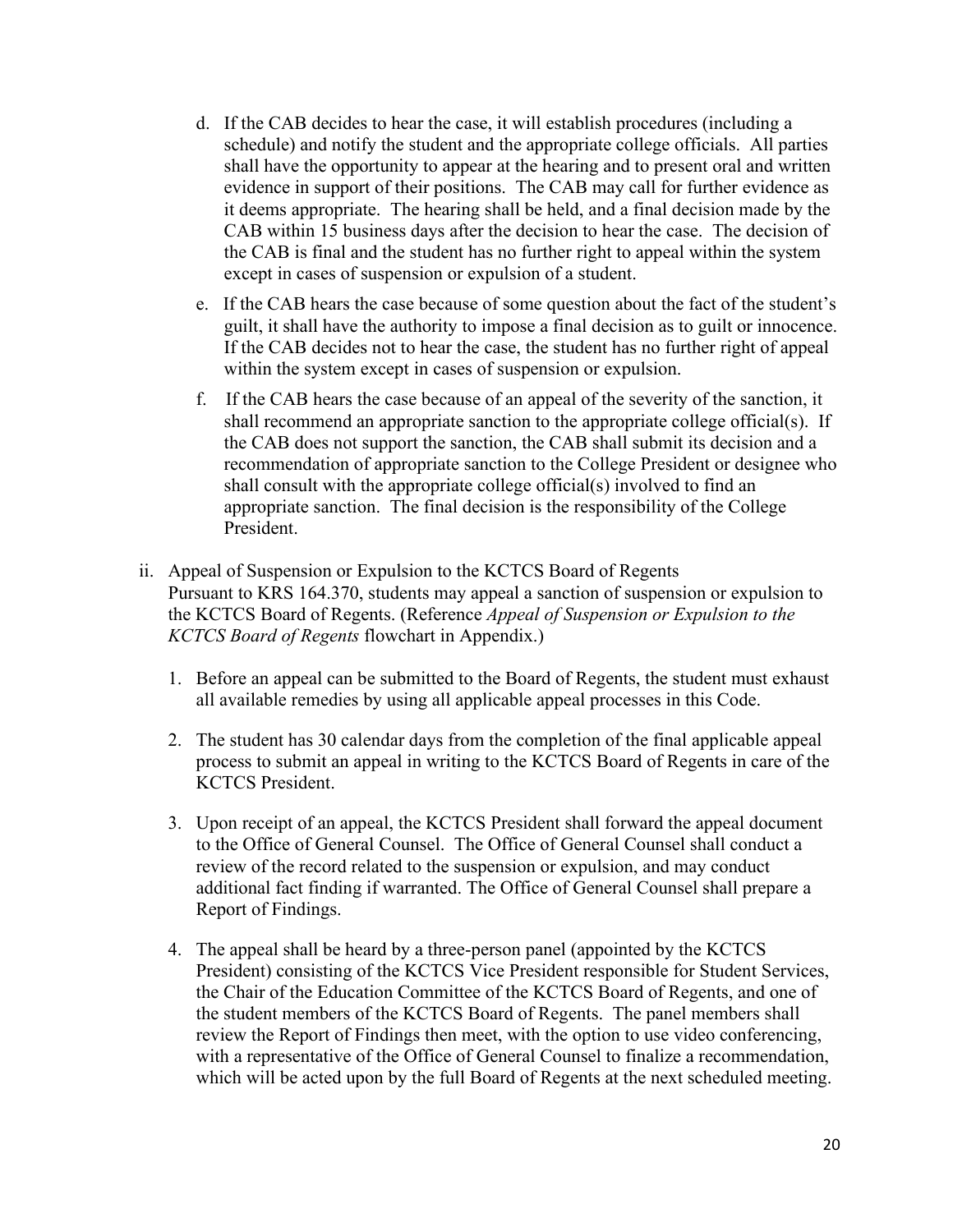5. The student shall be notified in writing of the recommendation of the panel and of the date the full Board will take action on the recommendation. Once the Board has taken action, the student will receive written notice of the final decision.

#### **SECTION 5: STUDENT ORGANIZATIONS**

KCTCS recognizes that organized activities serve to augment and improve the educational experience of the members of the College community. Membership in student organizations shall be limited to students, faculty, and staff of the College except Honor, Leadership, and Recognition Societies that may include other persons as provided for in their national constitutions.

#### **A. TYPES OF ORGANIZATIONS**

The College recognizes and encourages students to participate in the following types of organizations:

- 1. Honor, Leadership, and Recognition Societies;
- 2. Divisional Organizations and Professional Fraternities;
- 3. Political Organizations;
- 4. Governmental Organizations; and
- 5. Specialty Organizations (religious, athletic, military, etc.)

#### **B. REGISTRATION**

The registration of any student organization is at the discretion of the College and is dependent upon the completion of the required application form and compliance with the rules and additional criteria, such as a probationary period, the College may set forth. Such criteria shall be established and published by the College and made uniform for all similar types of organizations. Only those student organizations officially recognized and registered with the colleges may enjoy the rights and privileges associated with recognition. Student organizations must be registered before they may use College facilities or properties. Unrecognized and unregistered student organizations may use College facilities or properties in the same manner that external or unaffiliated organizations access and use facilities or properties.

#### **C. USE OF KCTCS FACILITIES**

Student organizations may use KCTCS facilities for sanctioned meetings and events in accordance with [KCTCS Administrative Policy and Procedure 3.3.16 Kentucky Community and](https://policies.kctcs.edu/administrative-policies/3-3-16.aspx)  [Technical College System Policy and Procedural Guidelines for the Management and Use of](https://policies.kctcs.edu/administrative-policies/3-3-16.aspx)  [Facilities.](https://policies.kctcs.edu/administrative-policies/3-3-16.aspx) Student organizations must request the use of space through the College's published procedures.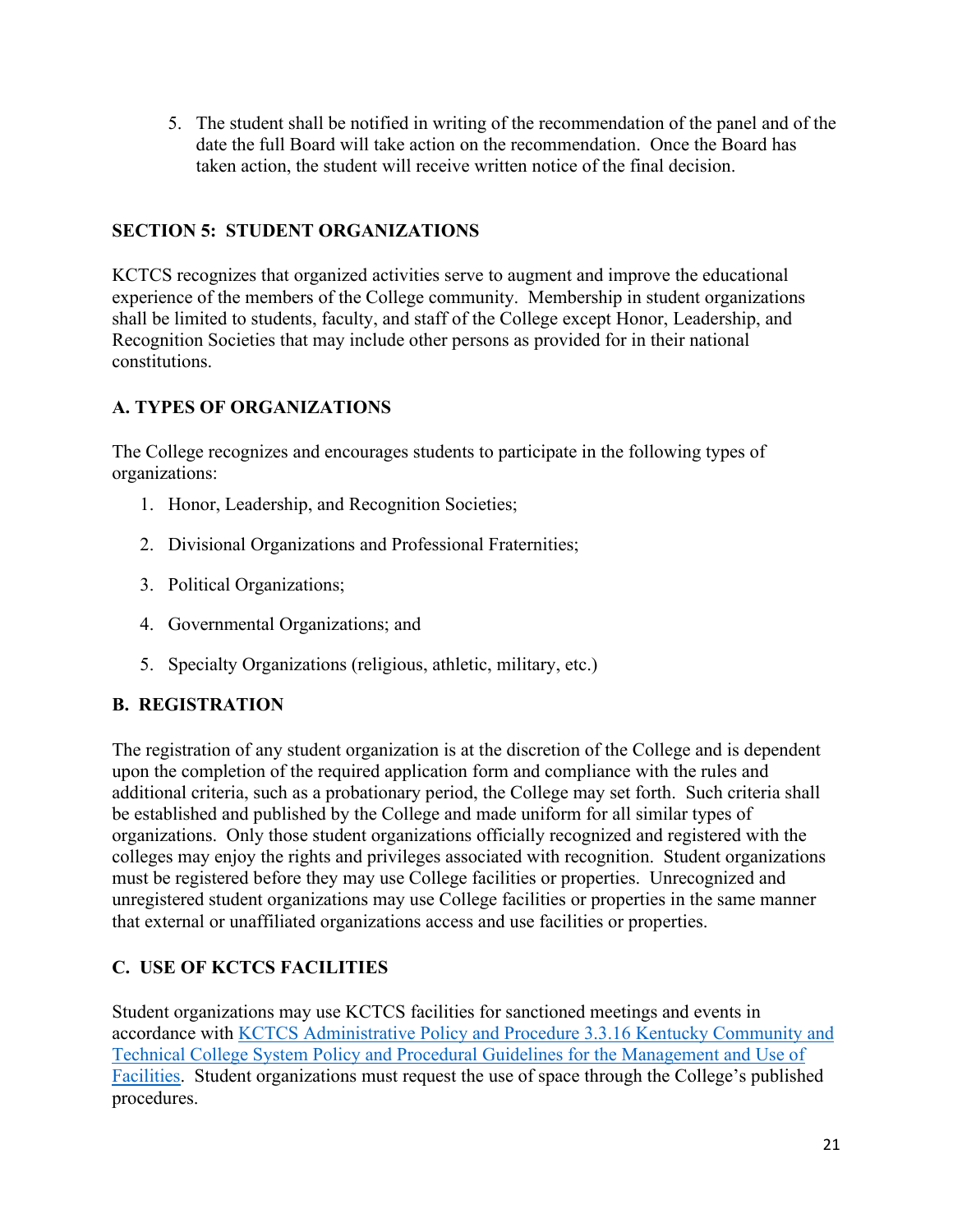#### **D. ADVISORS**

Student organizations are required to have two advisors. Advisors must be members of the college faculty or staff. College staff may only serve as advisors if that service is incorporated into their job duties and if their service is in alignment with the policies and procedures of KCTCS Human Resources.

Advisors are chosen by the members of the organization and submitted for approval to the College President or designee for approval. If approval is not granted or advisors leave their position, the President or designee may appoint advisors consistent with KCTCS Human Resources policies and procedures.

Advisors are responsible for:

- 1. Providing support and guidance to the organization in carrying out the purposes of the organization
- 2. Counseling and advising the officers of the organization as to their powers and responsibilities
- 3. Attending all meetings of the organization

The College President or designee may make an exception to permit a student organization only one advisor when appropriate or necessary. Registered, recognized student organizations must abide by all policies and procedures relevant to affiliated organizations. Volunteers associated with recognized, registered student organizations shall be used only as the law permits and shall be the responsibility of the student organization, not KCTCS.

Failure to have an approved advisor will result in suspension of college registration and recognition until an approved advisor is in place.

#### **E. CONDUCT VIOLATIONS BY STUDENT ORGANIZATIONS**

If a Student Organization fails to abide by any College policy, procedure, or standard, the Student Organization as a whole as well as individual members may face disciplinary action pursuant to this Code.

The following sanctions may be imposed against a Student Organization as a whole for the violation of College conduct regulations or failure to file required financial statements each year. This list is neither exhaustive nor in order of severity and may by enlarged upon or modified to meet the particular circumstances of any given situation.

- 1. Recommendation for charter revocation: An official request to a national office that the local chapter's charter be revoked.
- 2. Revocation of College registration: Permanent severance of the organization's relationship with the College.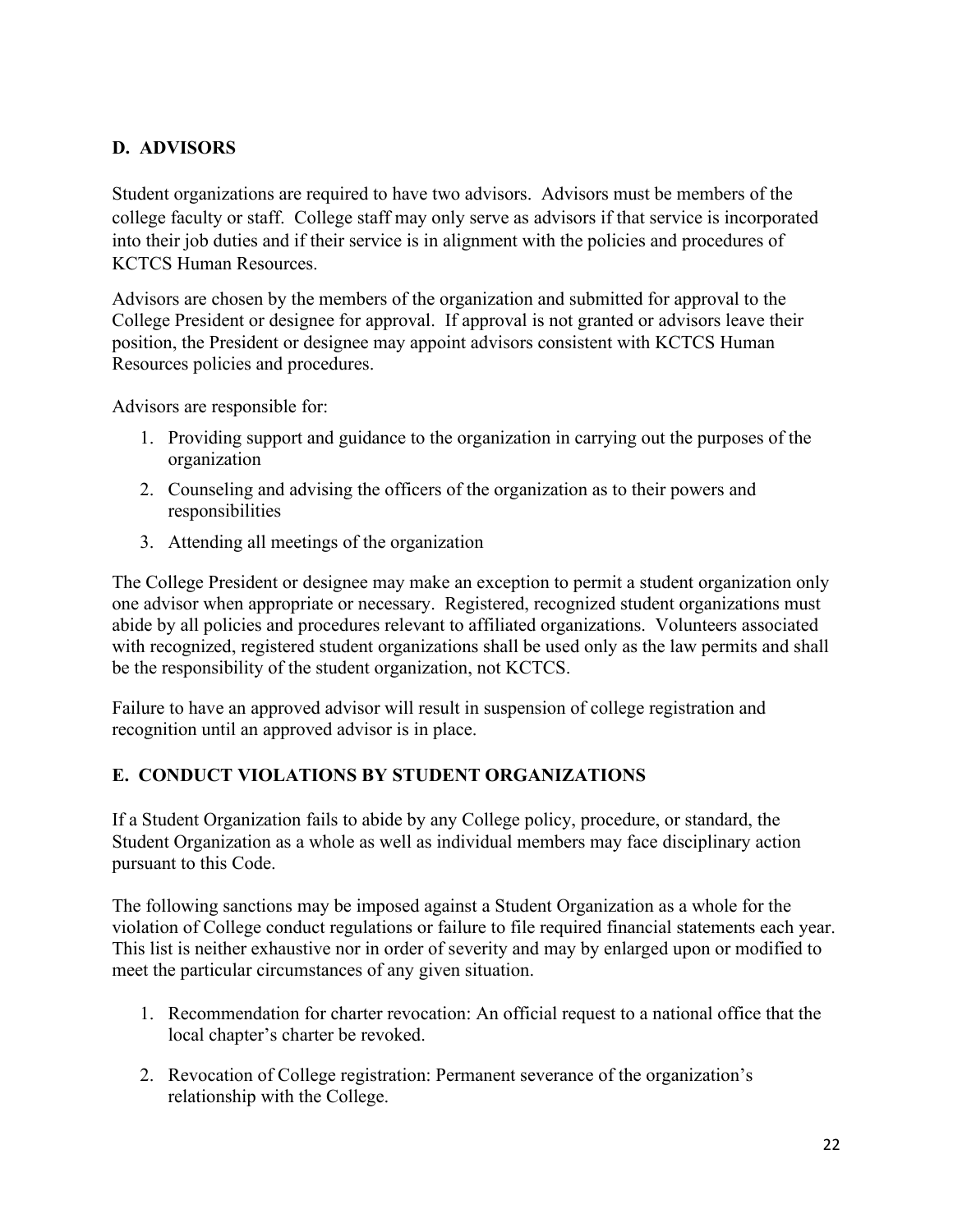- 3. Suspension of College registration: Temporary severance of the organization's relationship with the College for a specific period of time. The period of time and any requirements, which must be satisfied prior to re-registration.
- 4. Probation: Notice that further finding of responsibility for the violation of College conduct regulation(s) as specified in the decision of the hearing officer will likely result in the suspension or revocation of College registration.
- 5. Reprimand: College disapproval or warning issued to the student organization.
- 6. Restrictions: Restriction of some or all of the organization's activities or privileges, including the right to recruit new members.
- 7. Other educational sanctions: Projects, assignments, programs with the effect of educating the organization's members.

Student Organizations are not beings entitled to due process and shall not be entitled to procedures nor shall they have appeal rights equivalent to individual student rights. The right to recognize and register a Student Organization falls within the authority granted to each College President/CEO.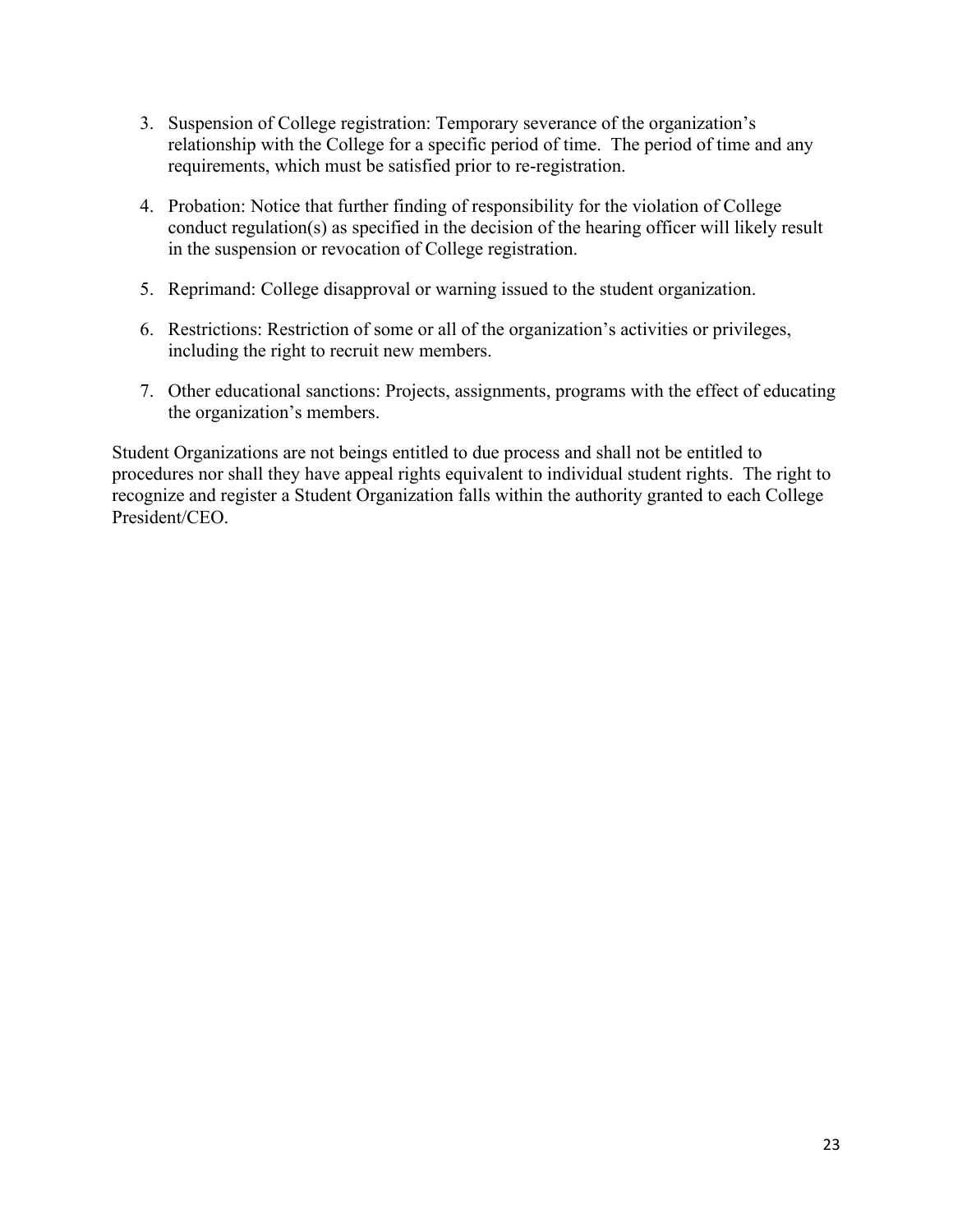#### **COMPLIANCE WITH REGULATIONS**

Kentucky Community and Technical College System is an equal educational and employment opportunity institution and does not discriminate on the basis of race, religion, color, sex/gender, sexual orientation, gender identity or expression, national origin, age, disability, family medical history, or genetic information. Further, we vigilantly prevent discrimination based on sexual orientation, parental status, marital status, political affiliation, military service, or any other nonmerit based factor.

Compliance with Title IX of the Educational Amendments of 1972, which prohibits sex discrimination, with Title VI of the Civil Rights Act of 1964 is coordinated by the KCTCS Office of General Counsel, 300 North Main Street, Versailles, KY 40383. Each college has a Title IX Coordinator serving the college community.

Efforts to comply with the laws and regulations applicable to people with disabilities, as required by Section 504 of the Rehabilitation Act of 1973 (revised 1992) and the Americans with Disabilities Act of 1990, are coordinated through the Office of Disability Services at each KCTCS College.

Questions concerning compliance with college policies and procedures should be directed to the Chief Student Affairs Officer at the college.

The Kentucky Community and Technical System is in compliance with the Drug-Free Workplace Act of 1988 and the Drug-Free Schools and Communities Act of 1989. Questions may be directed to the Chief Student Affairs Officer or the Director of Human Resources' office at each KCTCS College.

Questions about admissions to any KCTCS College should be directed to the appropriate Admissions Office.

#### **EXTERNAL ASSISTANCE**

External remedies are available for students through the United States Department of Education Office for Civil Rights. For more information, you may contact the Philadelphia Office:

U.S. Department of Education Office for Civil Rights Wanamaker Building, Suite 515 100 Penn Square East Philadelphia, PA 19107 Telephone: 215-656-8541 FAX: 215-656-8605; TDD: 215-656-8604 Email: [OCR\\_Philadelphia@ed.gov](mailto:OCR_Philadelphia@ed.gov)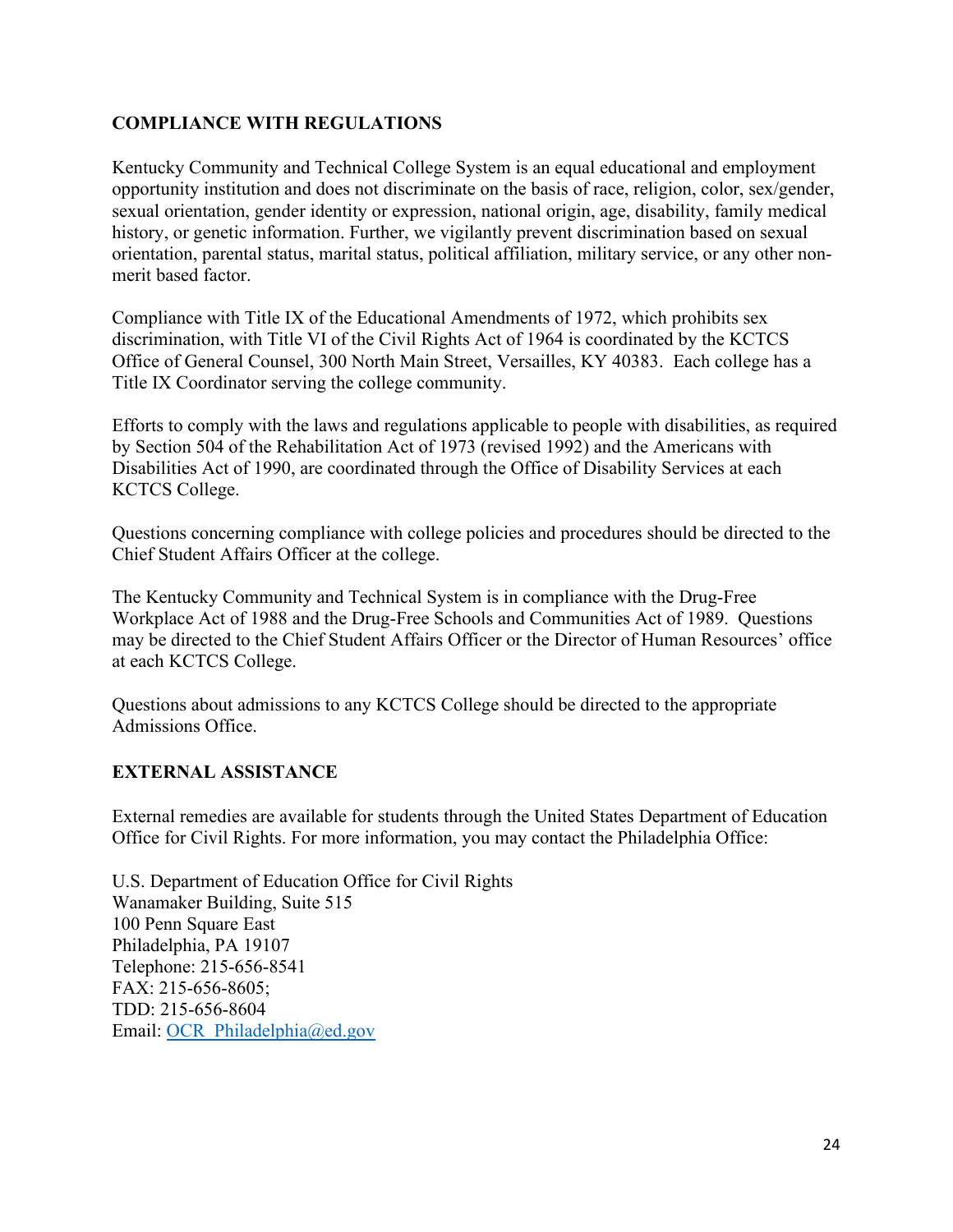#### **Acknowledgements**

KCTCS would like to acknowledge the following as resources for the 2016 revisions of this document:

- Student Conduct Administration and Title IX: Gold Standard Practices for Resolutions of Allegations of Sexual Misconduct on College Campuses, White Paper prepared by the Association for Student Conduct Administration, 2014.
- Professional resources and guidance from the Association of Student Conduct Administration (ASCA), the Association for Title IX Administrators (ATIXA), and the NCHERM Group, LLC.
- The Student Codes of Conduct and related procedures from: William Rainey Harper College (IL), Valencia College (FL), Waubonsee Community College (IL), Sinclair Community College (OH), College of Coastal Georgia, Technical System of Georgia, Colorado Community College Online, Rockland Community College (NY); College of the Albemarle (NC) and many other community college examples; Oberlin College; Purdue University; and the University of Iowa.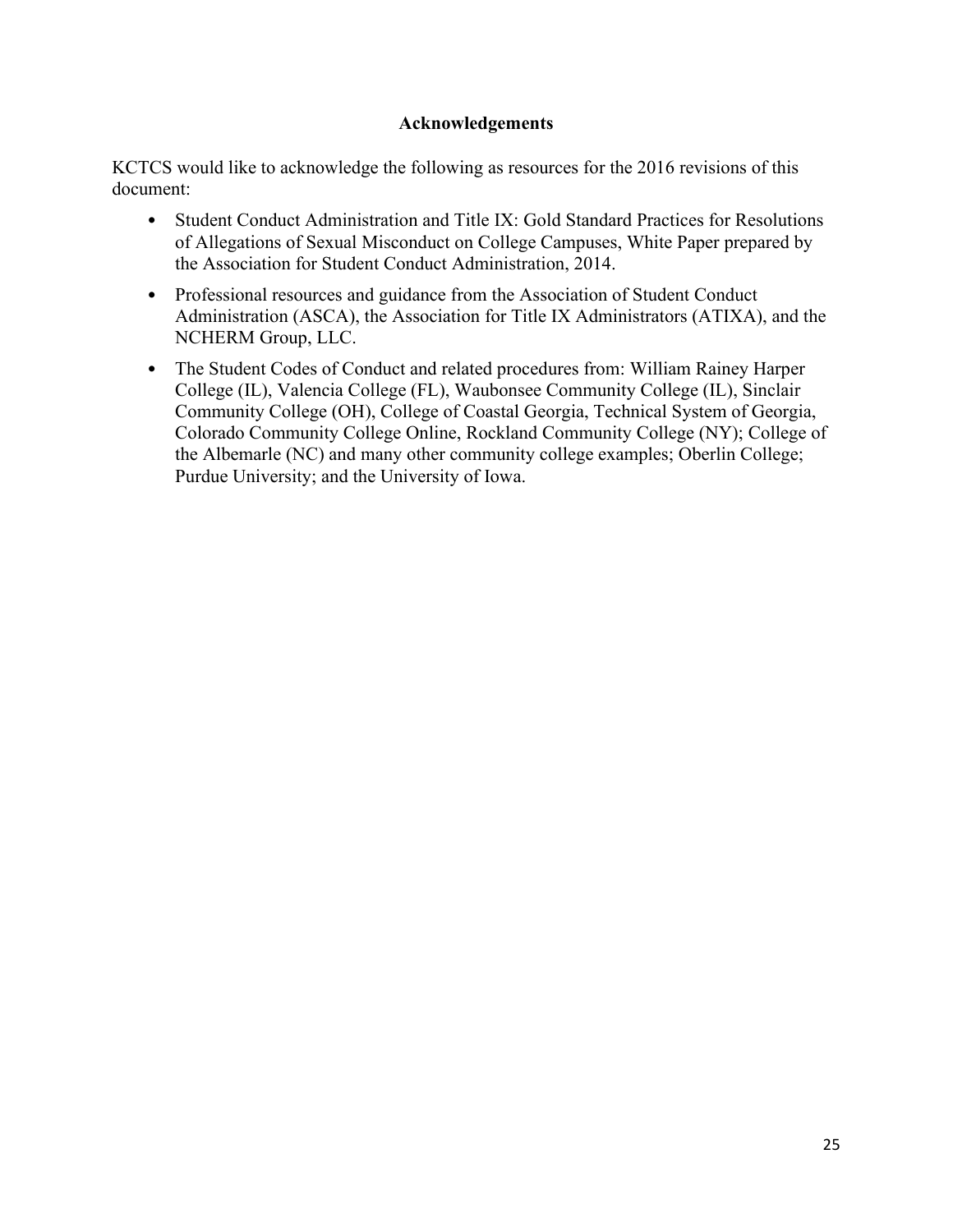#### **APPENDIX**

**Appeals in Cases of Alleged Student Academic Offenses**

**Appeals in cases of Alleged Violations of Student Academic Rights**

**College Appeals Board (CAB) Appeal Process**

**Appeal of Behavioral/Nonacademic Grievance** 

**Appeal of Suspension or Expulsion to the KCTCS Board of Regents**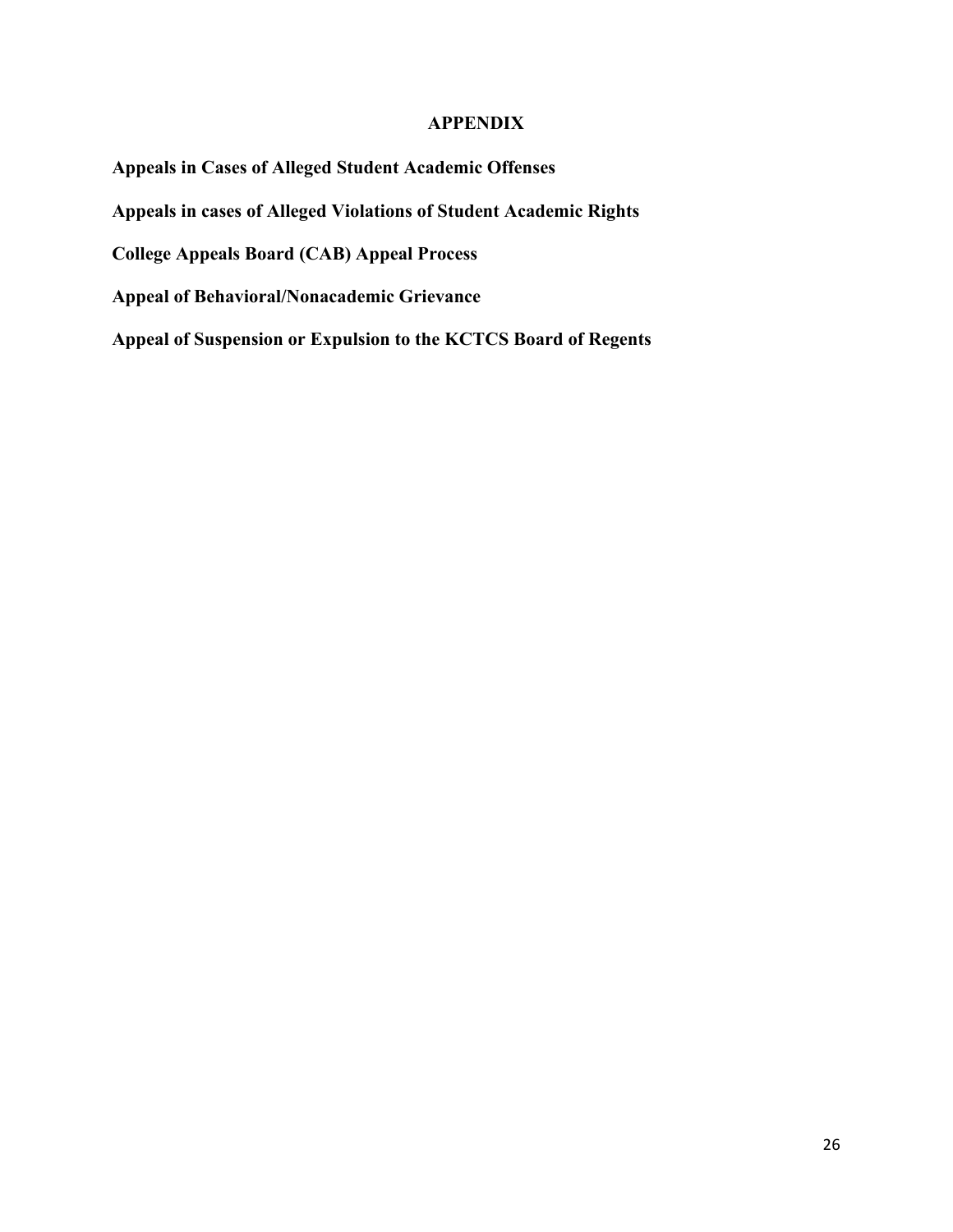# **Appeals in Cases of Alleged Student Academic Offense**

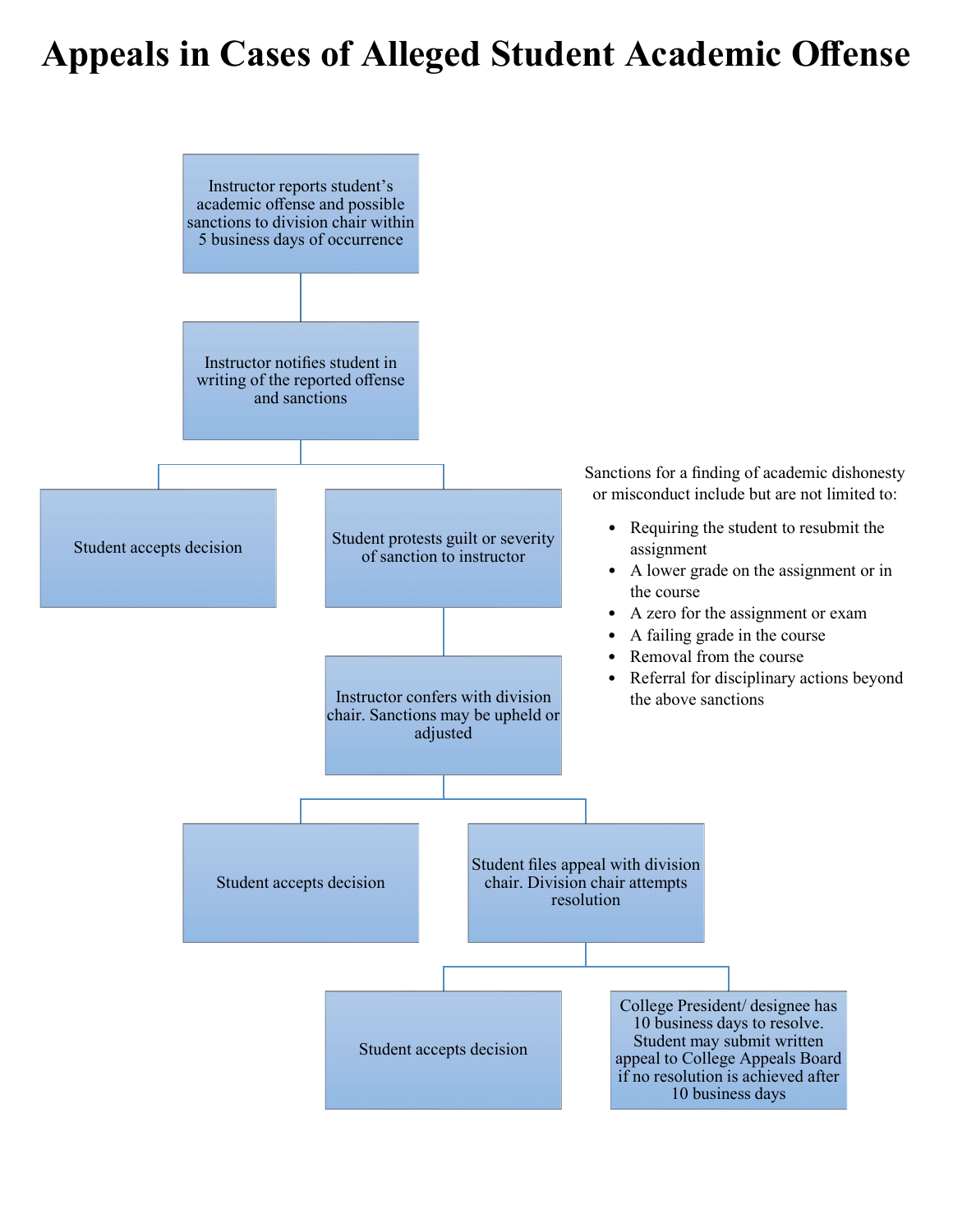# **Appeals in Cases of Alleged Student Academic Offense - Description**

Title: Appeals in Cases of Alleged Student Academic Offense

- 1.Instructor reports student's academic offense and possible sanctions to division chair within 5 business days of occurrence.
- 2.Instructor notifies student in writing of the reported offense and sanctions.
	- 1. Student accepts decision.
	- 2. Student protest guilt or severity of sanction to instructor.
		- a. Instructor confers with division chair. Sanctions may be upheld or adjusted.
			- i. Student accepts decision.
			- ii. Student files appeal with division chair. Division chair attempts resolution.
				- 1. Student accepts decision.
				- 2. College President/designee has 10 business days to resolve. Student may submit written appeal to College Appeals Board if no resolution is achieved after 10 business days.

Sanctions for a finding of academic dishonesty or misconduct include but are not limited to:

- Requiring the student to resubmit the assignment
- A lower grade on the assignment or in the course
- A zero for the assignment or exam
- A failing grade in the course
- Removal from the course
- Referral for disciplinary actions beyond the above sanctions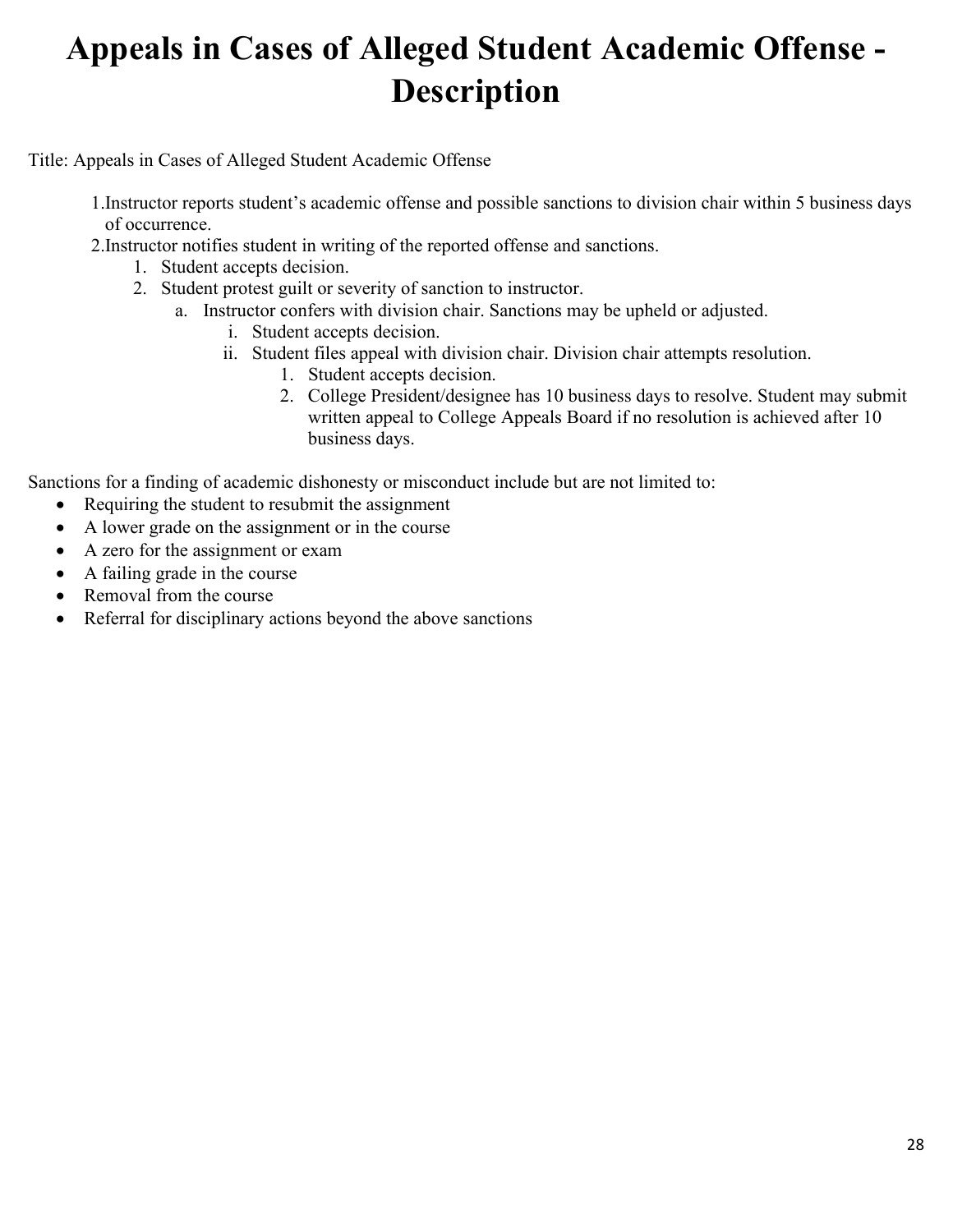# **Appeals in Cases of Alleged Violation of Student Academic Rights**

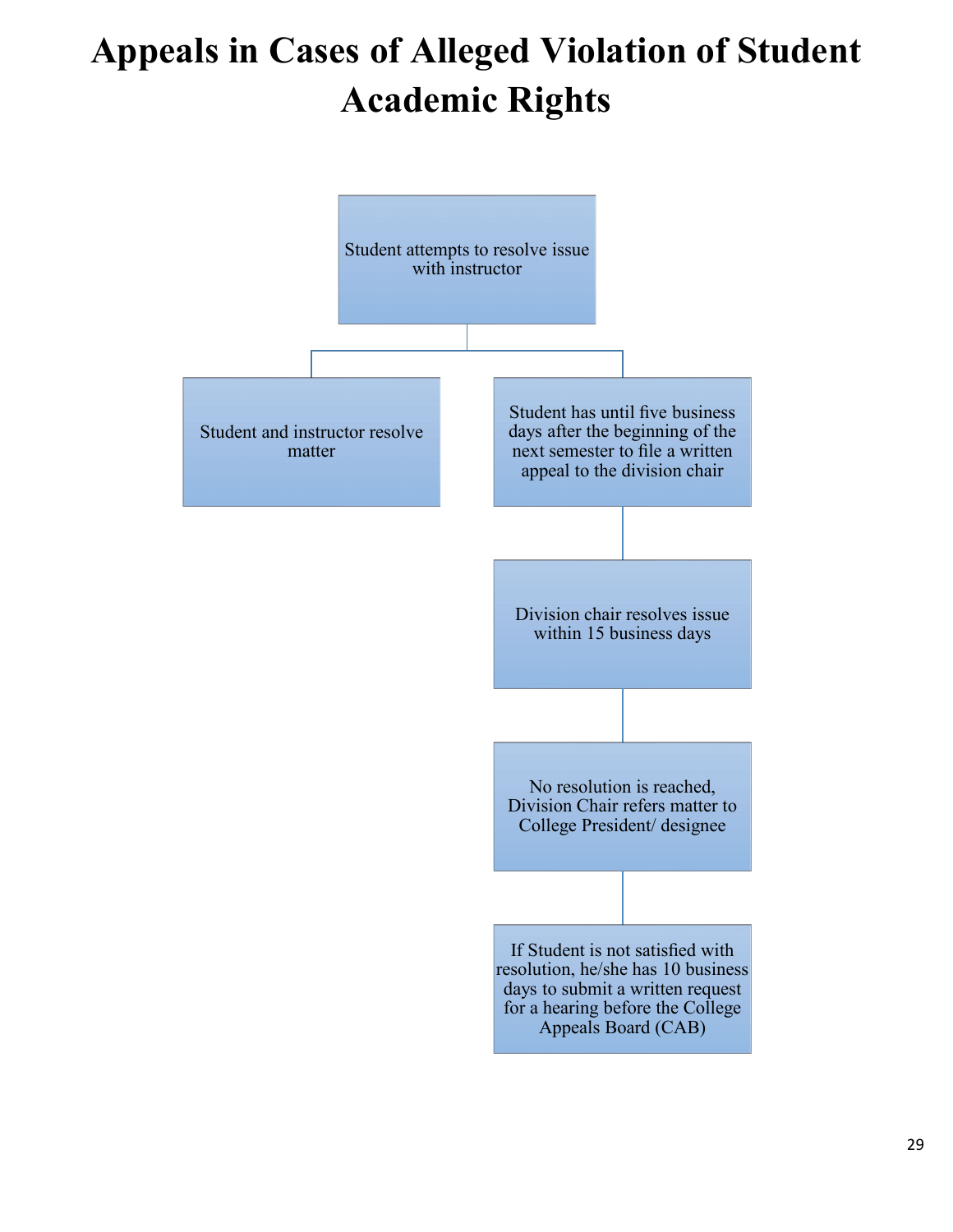### **Appeals in Cases of Alleged Violation of Student Academic Rights – Description**

Title: Appeals in Cases of Alleged Violation of Student Academic rights

- 1. Student attempts to resolve issue with instructor.
	- a. Student and instructor resolve matter.
	- b. Student has until five business days after the beginning of the next semester to file a written appeal to the division chair.
		- i. Division chair resolves issue within 15 days
		- ii. No resolution is reached, Division Chair refers matter to College President/designee.
		- iii. If Student is not satisfied with resolution, he/she has 10 business days to submit a written request for a hearing before the College Appeals Board (CAB).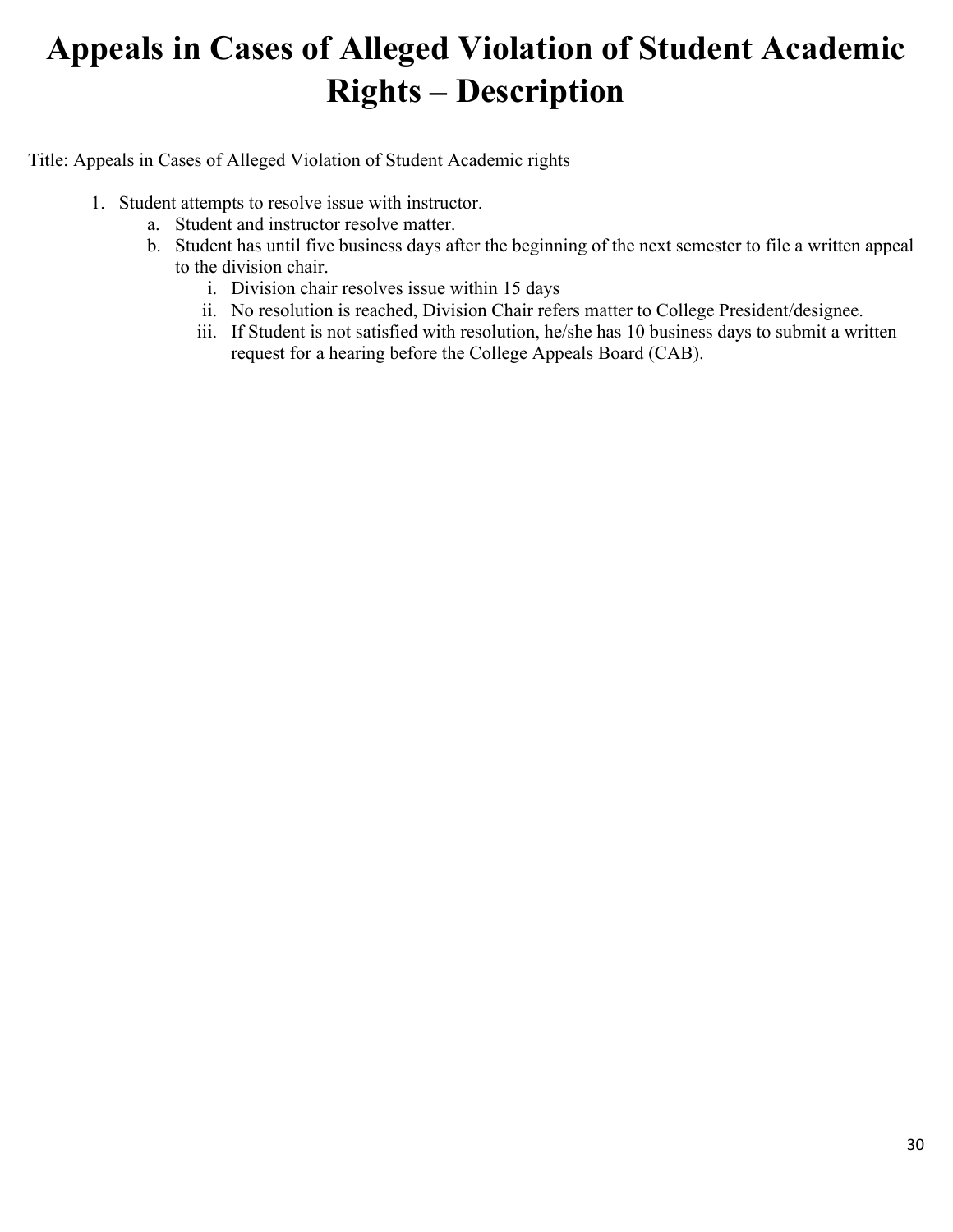# **College Appeals Board (CAB) Appeal Process**

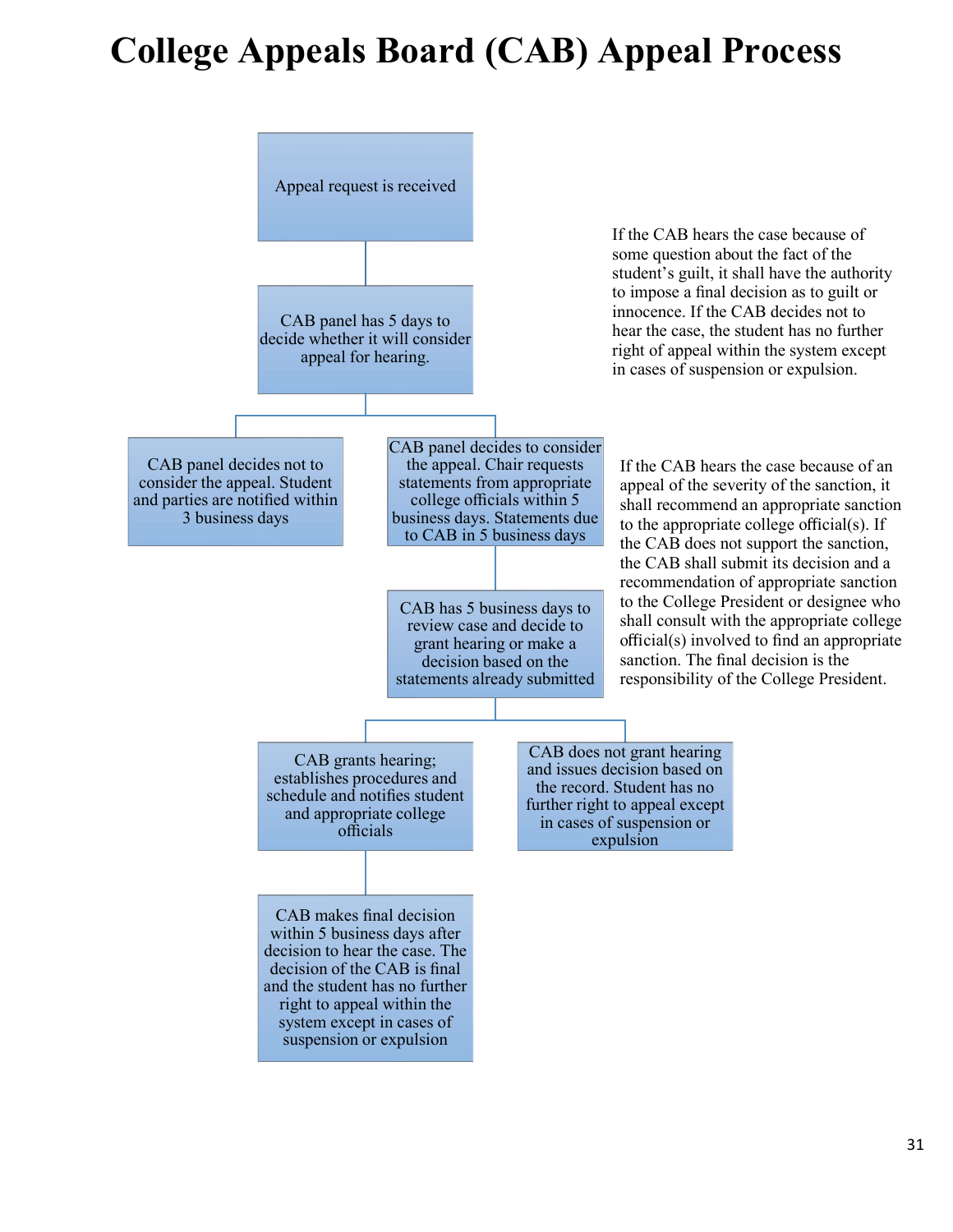### **College Appeals Board (CAB) Appeal Process - Description**

Title: Appeals in Cases of Alleged Violation of Student Academic rights

- 1. Appeal request is received.
- 2. CAB panel has 5 days to decide whether it will consider appeal for hearing.

Note: If the CAB hears the case because of some question about the fact of the student's guilt, it shall have the authority to impose a final decision as to guilt or innocence. If the CAB decides not to hear the case, the student has no further right of appeal within the system except in cases of suspension or expulsion.

- A. CAB panel decides not to consider the appeal. Student and parties are notified within 3 business days.
- B. CAB panel decides to consider the appeal. Chair requests statements from appropriate college officials within 5 business days. Statements due to CAB in 5 business days.
	- i. CAB has 5 business days to review case and decide to grant hearing or make a decision based on the statements already submitted.

Note: If the CAB hears the case because of an appeal of the severity of the sanction, it shall recommend an appropriate sanction to the appropriate college official(s). If the CAB does not support the sanction, the CAB shall submit its decision and a recommendation of appropriate sanction to the College President or designee who shall consult with the appropriate college official(s) involved to find an appropriate sanction. The final decision is the responsibility of the College President.

- a. CAB grants hearing: establishes procedures and schedule and notifies student and appropriate college officials.
	- 1. CAB makes final decision within 5 business days after decision to hear the case. The decision of the CAB is final and the student has no further right to appeal within the system except in cases of suspension or expulsion.
- b. CAB does not grant hearing and issues decision based on the record. Student has no further rights to appeal except in cases of suspension or expulsion.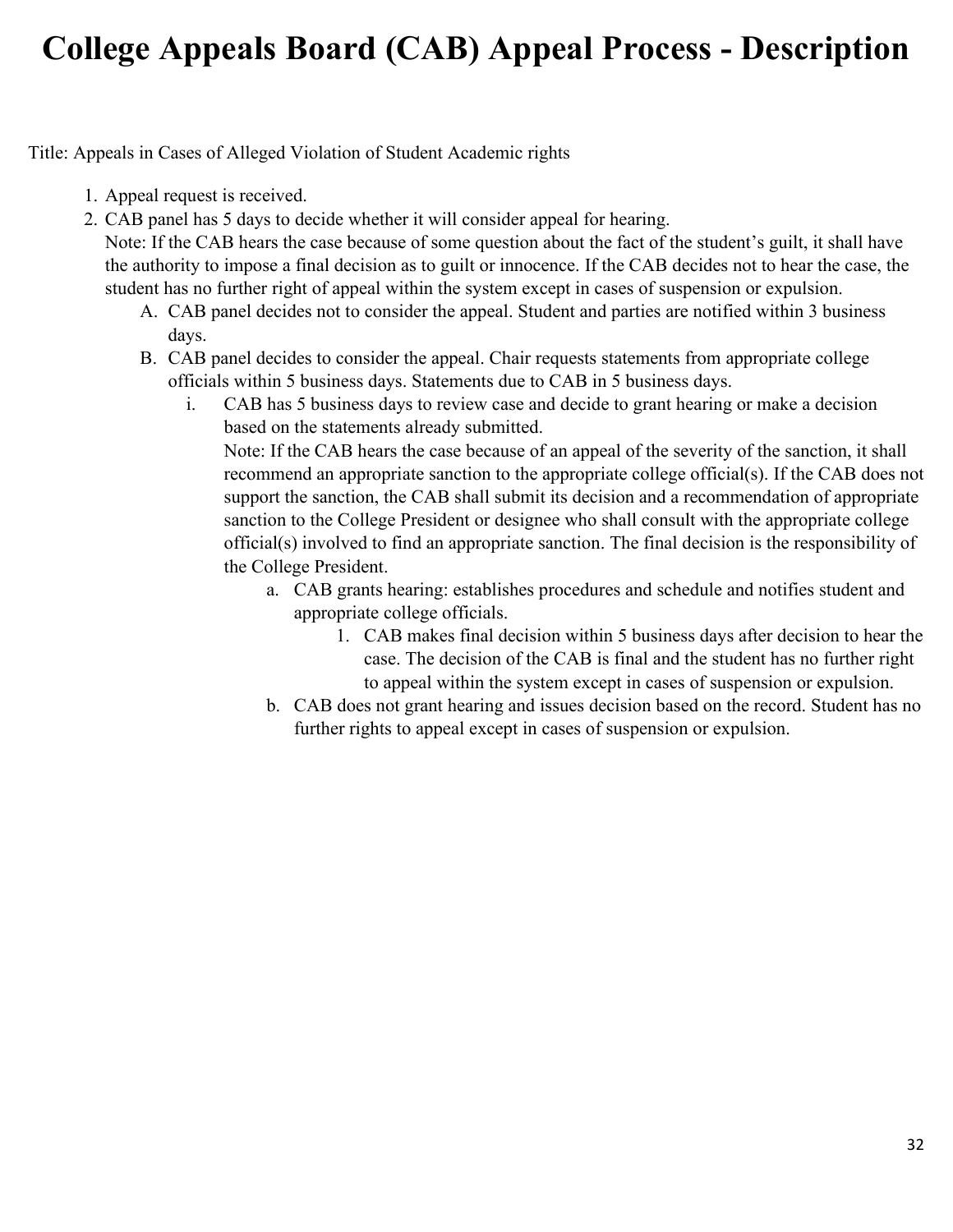# **Behavioral/Nonacademic Violations Process**

#### **Interim Measures**

Upon preliminary review, KCTCS reserves the right to enact any interim measures it deems necessary. Such measures may include, but are not limited to:

- referral to counseling services and other resources
- rescheduling of exams or assignments (in conjunction with appropriate faculty)
- no- contact letter
- limited access to college facilities or organizations pending resolution of the report
- temporary work reassignment
- temporary class schedule reassignment
- administrative leave during the investigation and resolution
- report of the matter to local law enforcement in the jurisdiction in which the college is located
- KCTCS further reserves the right to apply any other remedy that can be tailored to the involved individuals to achieve the goals of this policy

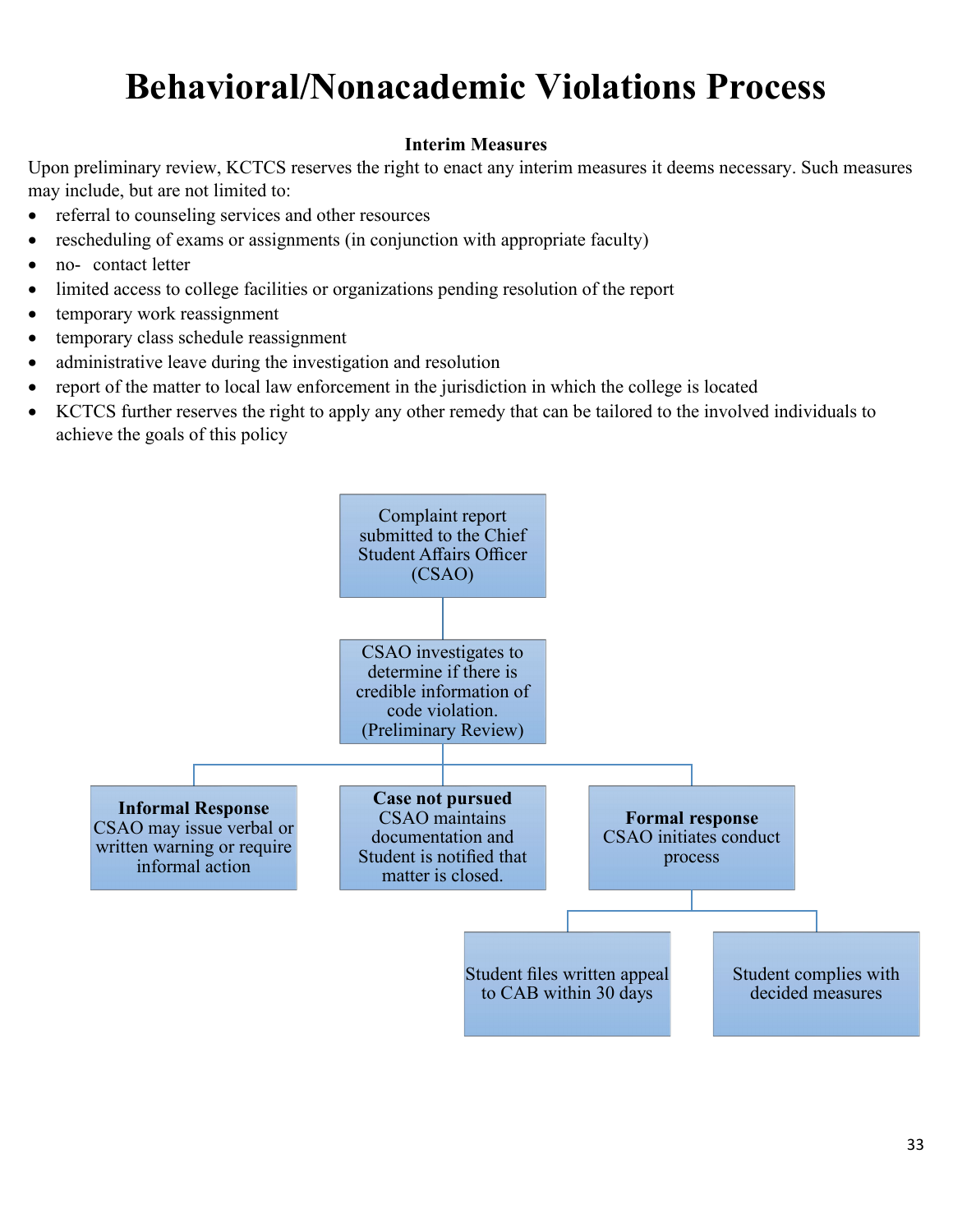### **Behavioral/NonAcademic Violations Process – Description**

Title: Behavioral/NonAcademic Violations Process

- 1. Complaint report submitted to the Chief Student Affairs Officer (CSAO).
- 2. CSAO investigates to determine if there is credible information of code violation. (Preliminary Review)
	- A. **Informal Response:** CSAO may issue verbal or written warning or require informal action.
	- B. **Case Not Pursued:** CSAO maintains documentation and Student is notified that matter is closed.
	- C. **Formal Response:** CSO initiates conduct process.
		- i. Student files written appeal to CAB within 30 days.
		- ii. Student complies with decided measures.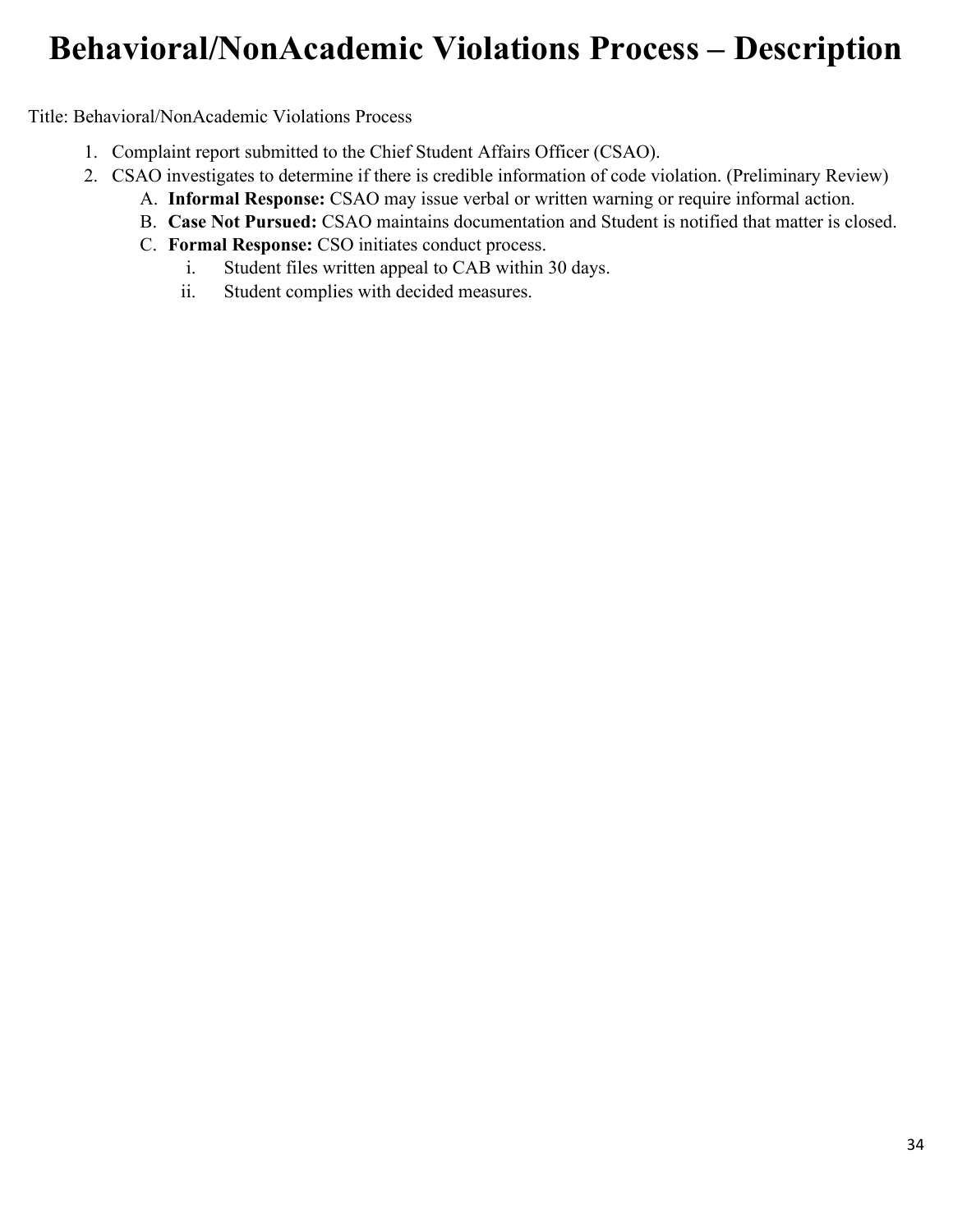# **Appeal of Suspension or Expulsion to the KCTCS Board of Regents**